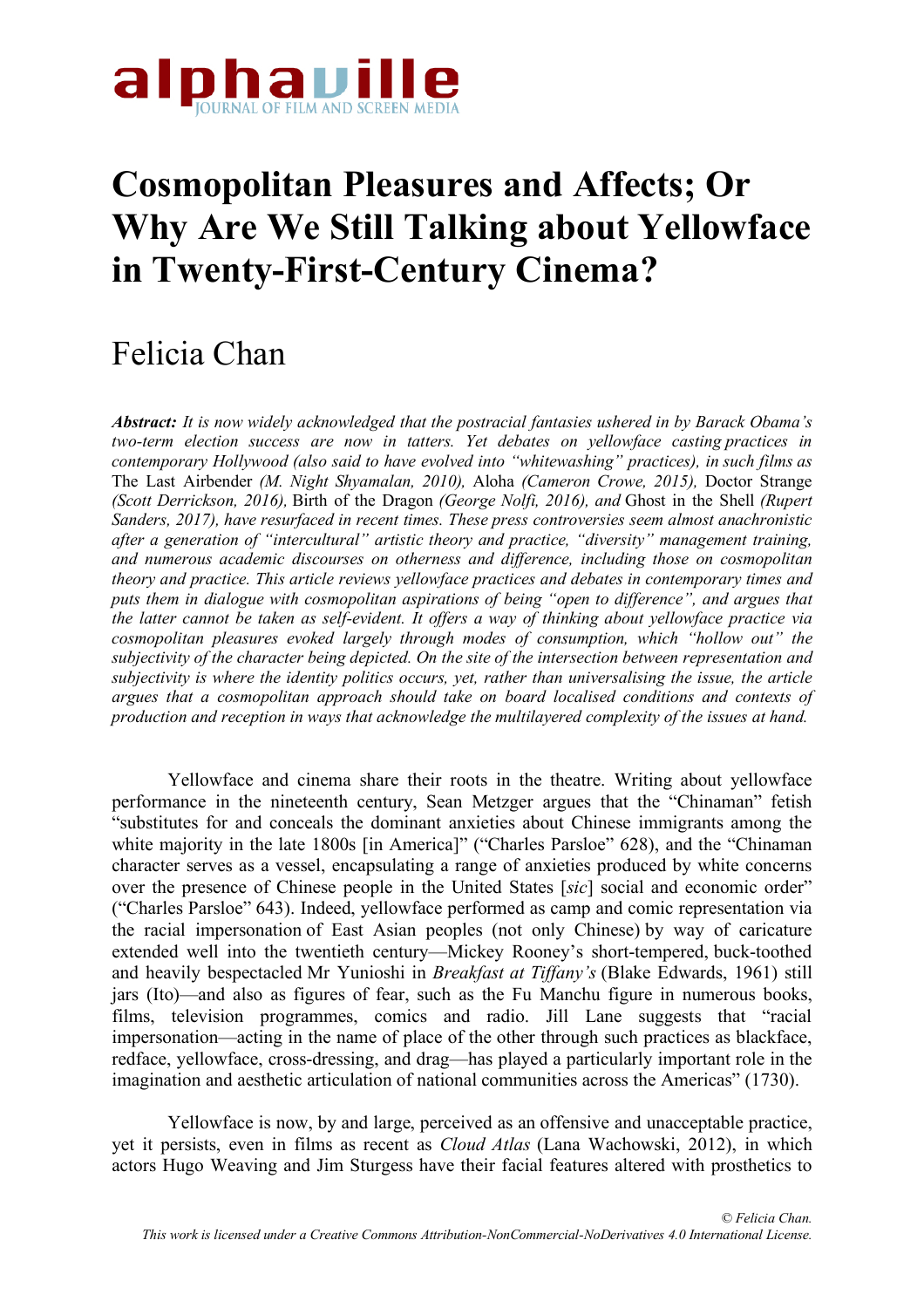appear "Asian" in the film's fictional "neo-Seoul" city (Le). In the past few years, objections to a variation of yellowface have emerged largely online and in the social media, where Internet platforms have enabled disapproval to be voiced and debates to take place almost as soon as the casting is announced. The variation of yellowface has taken on the moniker of "whitewashing", a term referring to the casting of a Caucasian "white" actor in a non-white role, and in the case of East Asian roles, without necessarily employing the clumsy make up and prosthetics of the yellowface of old (though, as noted, the latter persists on occasion). Whitewashing could be known as racial appropriation or even displacement. Recent examples include *Aloha* (Cameron Crowe, 2015), in which Emma Stone is cast as a character called Allison Ng of part Chinese and Hawaiian descent, and *Ghost in the Shell* (Rupert Sanders, 2017), in which Scarlett Johansson is cast in the lead as Major Mira Killan, an ambiguous Europeanisation of the original Japanese manga/anime character Major Motoko Kusanagi. While these practices are not new, social media platforms have enabled a rapid mobilisation of activism around the issue in ways that previous media had not, ensuring that debates around yellowface remain foregrounded in the cultural discourse. An early example of this movement was prompted by the case of *The Last Airbender* (M. Night Shyamalan, 2010), a live-action adaptation of a popular animated series called *Avatar: The Last Airbender* (Nickelodeon, 2005–08), whose narrative universe is almost exclusively made up of East Asian and Inuit cultures, settings and characters. The film adaptation instead offered up an all-white cast, spurring fans and other activists to set up a movement online and on social media headed by a website known as *Racebending*, referring to the characters' abilities to "bend" elemental powers of air, fire, earth and water. *Racebending.com* has since evolved into an international grassroots organisation and advocacy group for fair racial and ethnic representation in the media beyond *The Last Airbender* (see Lopez), and it is partly its efforts, among other social media outrage, that are said to be responsible for the box-office failure of Sanders's *Ghost in the Shell* (Raftery).



**Figure 1 (left): Mickey Rooney as Mr Yunioshi in** *Breakfast at Tiffany's***. Paramount Pictures, 1961. Figure 2 (right): Hugo Weaving (third from left) as Boardman Mephi in** *Cloud Atlas* **Warner Bros. Pictures, 2012. Screenshots.**

Whitewashing is also used as a term to describe the denial of a film's racial identity or emphasis as a whole, not just a character's. For example, *The Birth of the Dragon* (George Nolfi, 2016), a biopic about Bruce Lee, the legendary Chinese American martial artist and actor, prompted fans to complain when the lead role did not feature Lee, but "a fictional Caucasian character, a young martial arts student, alongside Lee and Wong [Jack Man]" (Pulver). Producers of the film justified the decision by arguing that (white American) audiences required a point of identification into which they could enter the story.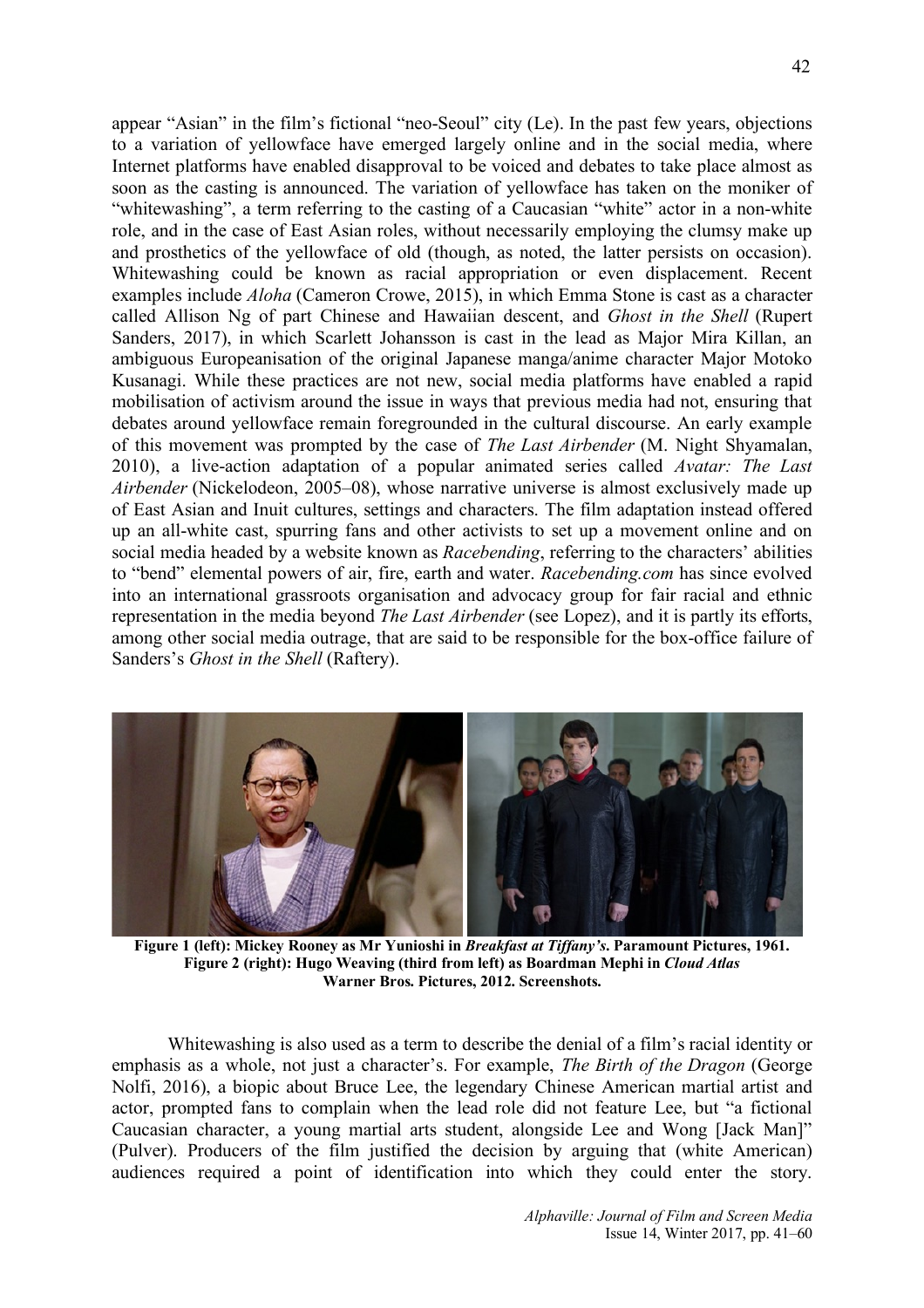Whitewashing allegations are equally directed at *The Great Wall* (Zhang Yimou, 2016), starring Hollywood A-lister Matt Damon in the central role (Wong). That the film's director is the acclaimed Chinese filmmaker Zhang Yimou has not mitigated the situation.

Rather than racial impersonation, as was laid at the feet of yellowface practice, whitewashing is deemed by its critics to be an equally unforgivable act of racial appropriation, as it ironically eliminates the performative element of yellowface. Emma Stone (in *Aloha*) and Scarlett Johansson (in *Ghost in the Shell*) now stand in for an East Asian character without having to don the traditional (and, in themselves, troubling) markers of yellowface physiognomy and speech patterns: the "slit eyes", the sallow complexion, the pidgin English. What seems so particularly objectionable about whitewashing practice is the erasure of the character's Asian identity by the erasure of her body and presence on screen. Writing about blackface practice, Lane explains that "Impersonation … relies on the 'fungibility' of blackness, in which the black body is imagined as an 'empty' vessel available for white occupation in every colonial sense of the word" (1730). The colonisation of the yellow body has most often been spoken of in terms of sexual possession of the female body, physically, narratively, or visually. This is epitomised by the persistence of the Suzie Wong/Madama Butterfly archetype as the meek (sometimes "fallen") oriental woman in need of rescue by the virile white male hero (see Chang). This arche-stereotype may be offensive but simply replacing it with an "unmarked" and undifferentiated white body (see also Dyer) is not the "simple" solution to a complex problem, as the producers of the Marvel blockbuster *Doctor Strange* (Scott Derrickson, 2016) found. In *Doctor Strange*, Tilda Swinton is cast as the Ancient One, a character who in the comics is a man and a sage of Tibetan origin. According to the director, the Ancient One's origins were changed from Tibetan to Celtic in an effort to avoid yellowface stereotypes. Derrickson's justification only agitated campaigners further (Sun), who were not convinced by his explanation that he could not envision the character except as a "Dragon Lady" stereotype, and so decided to avoid it altogether: "I just didn't feel like there was any way to get around that because the Dragon Lady, *by definition*, is a domineering, powerful, secretive, mysterious, Asian woman of age with duplicitous motives—and I just described Tilda's character. I really felt like I was going to be contributing to a bad stereotype" (qtd. in Evans, "*Doctor Strange*"; emphasis added). Derrickson's use of "by definition" is particularly resonant: "by definition" according to whom and whose definition? A stereotype is a cultural, political and historical construction. Yet, despite the media saturation of the early twenty-first century, the difficulty for Hollywood (and others, as will be discussed below) seems to be one of how to imagine Asianness beyond the "bad stereotypes". In other words, within the constitution of "Asianness" in these films is a disjunct between appearance and subjectivity, for which activists for Asian-American identity struggles desire a claim.

Where and how can cosmopolitanism and cosmopolitan debates intervene in this discursive impasse? In this article, it is through the frame of cultural appropriation as consumption that I wish to explore renewed questions of yellowface in contemporary film alongside the frame of cosmopolitanism as a (conflicted) mode of engaging with difference. Cosmopolitanism as a conception and a practice of experiencing and being in the world can be fraught with contradictions. As an ideal, cosmopolitanism signals an openness to difference or, as Jackie Stacey puts it, "an ease of proximity to the unfamiliar" ("Uneasy Cosmopolitans" 163). In practice, it often has to contend with border conflicts, xenophobia and parochialism. There is an aspirational dimension to cosmopolitanism that is attractive, yet critics like David Parker are suspicious about its professed universalism, arguing that the "terms on which cultural differences are encountered, appropriated and absorbed have never

43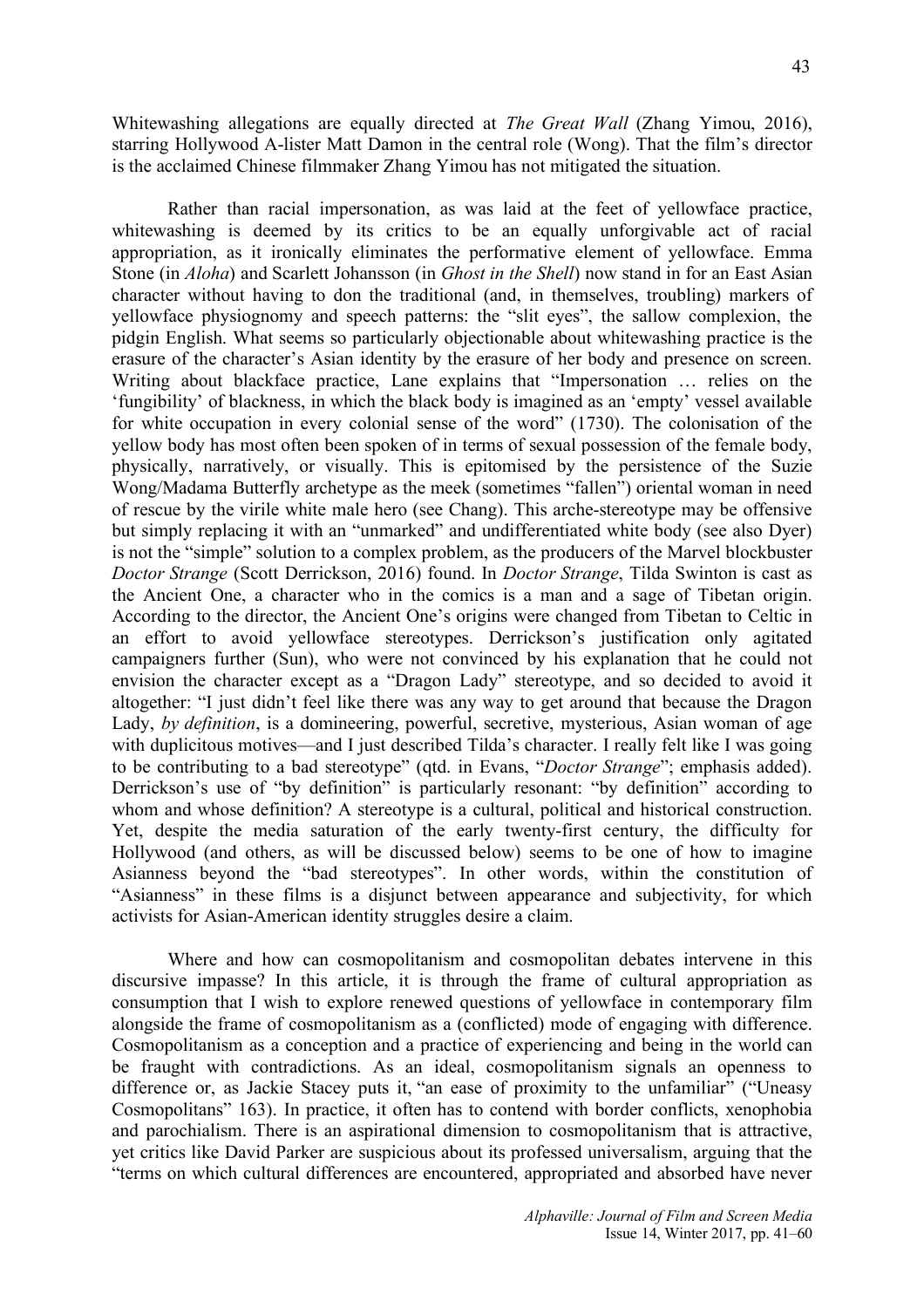been free from power; from being embedded in the asymmetrical relationships and pressures of commerce, colonialism and military force" (156). Yellowface as an (objectionable) cultural practice is the result of such asymmetrical relationships and practice.

Debates about cosmopolitanism have largely taken place within the social sciences and political philosophy, particularly after 9/11, and applied to "real world" contexts and questions of citizenship and belonging, especially where they exceed national boundaries. More recently, scholars in art, literature, film and media have taken to engaging with cosmopolitan arguments through the imaginative spaces that these art forms provide (see Chan, *Cosmopolitan Cinema*; Meskimmon; Papastergiadis; Schoene; Spencer). Within these spaces, encounters with difference can be enacted and explored, even confronted. In this article, I focus on the cultural production and reception of yellowface, viz. the cosmopolitan pleasures and affects it produces. I am less interested in how we can "better" represent the other in film by being more "open to difference" (although there is always more room for this), but rather in how contemporary yellowface practice continues to challenge us to interrogate the terms of such "openness". Under what psychosocial conditions and contexts are these practices and prejudices produced? And in what way can a cosmopolitan disposition help us understand how they operate? I present my analysis in two parts: firstly, how the pleasures of consuming difference maintain a hold on cosmopolitan outlooks and experiences, reproducing, rather than ameliorating, "the very social divisions cosmopolitanism claims to dissolve" (Molz 39); and, secondly, how the affects produced by yellowface performance may help us understand why alternative representations of "Asianness" seem difficult to imagine—and, by the latter, I also mean the Asianness that operates likewise as a cultural other to Asian cultural producers and spectators. In other words, there is a bifurcation between yellowface Asianness, consumed as media and cultural commodity, and a kind of yet-unmarked/unnamed/untranslatable Asianness which seeks not to be yellowface, yet struggles for representation even by Asian cultural producers themselves. Here, I am taking it for granted that "Asianness" is understood to be a contested conception, whose very multifariousness is at the core of our discursive predicament.

### **Cosmopolitan Pleasures**

Cosmopolitanism has been theorised as an outlook, a disposition, a mode of cultural practice, and a way of experiencing the world. Yet it is often first experienced as a mode of consumption, usually as "world" foods, fashion, and cultures, constituting what Ulrich Beck calls "banal cosmopolitanism" (10). Such banal cosmopolitanism, Beck argues, "pervades … spheres of everyday culture" (41) and can be found in most cities and urban centres. Indeed, this form of consumption is often taken to be an expression of urbane modernity.

In her research into the history of Selfridges, one of London's flagship department stores, Mica Nava uncovers a form of cosmopolitan practice she links with commodity consumption and modernity, including that presented at the cinema. In offering the wares of the world for sale in one enormous store, Selfridges, Nava notes, consciously promoted foreign products and styles, the desire for which was fuelled by such exotica depicted in "the massively popular post-war genre of desert romance novels and films like *The Sheik* [George Melford, 1921] (in which Valentino starred)" (85). These "evoked a narrative of otherness, a kind of 'elsewhere' of the imagination, which had a particularly libidinous investment for women and an appeal which appears to have transcended class barriers" (85). When Siegfried Kracauer expressed disdain for the "shopgirls" who went to the movies, he was precisely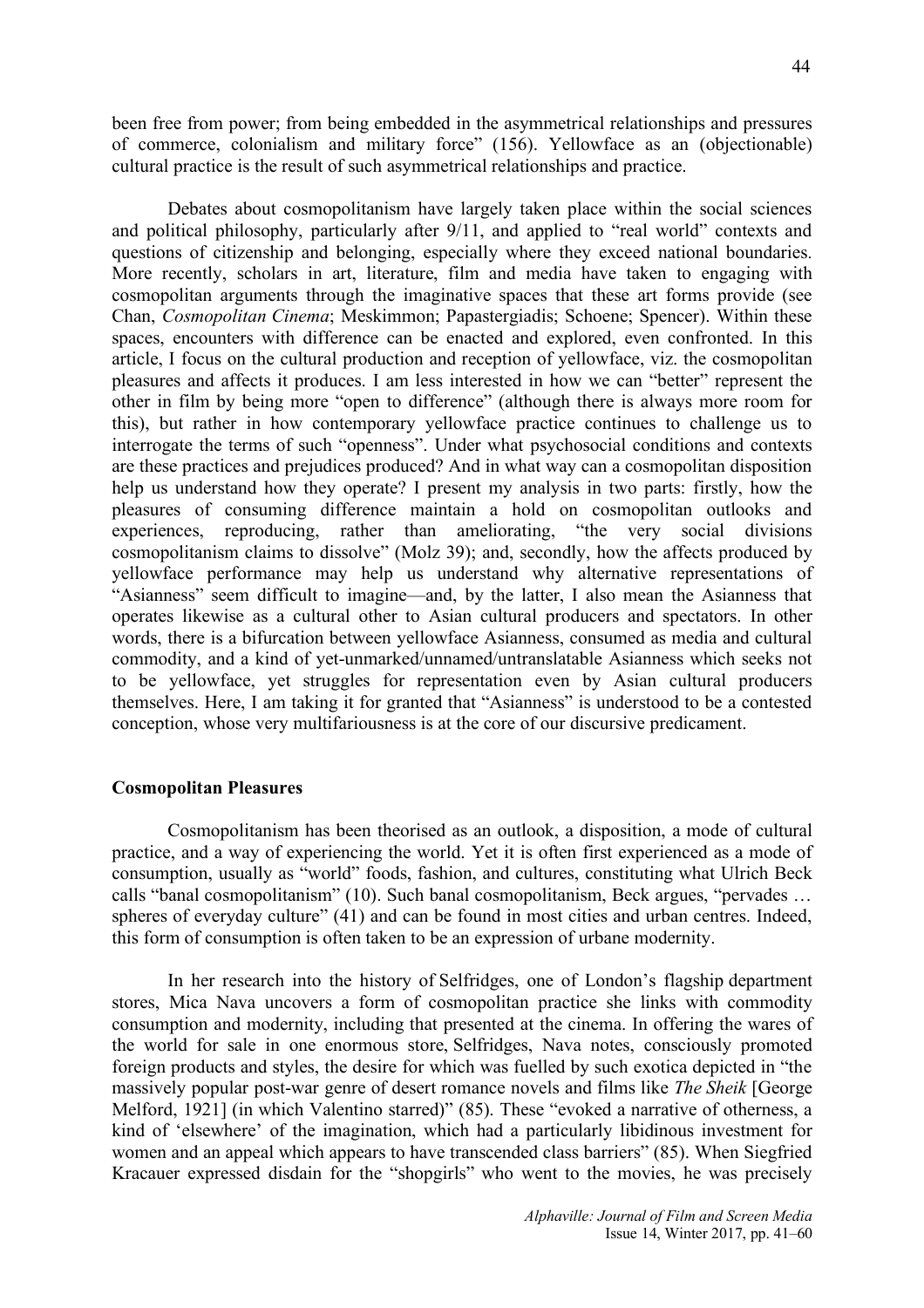referring to this new culture of consumption that marked the new modernity of the early twentieth century. Kracauer's quarrel with the "[s]tupid and unreal film fantasies" was that their fuelling of the desires of the newly income-independent shop girls in this period stood in for "the *daydreams of society,* in which its actual reality comes to the fore and its otherwise repressed wishes take form" (304; emphasis in the original). Nava's analysis, I believe, goes further than Kracauer's and Beck's when she argues that this mode of consumption saw not only the consumption of foreign goods and fashions, but also the transformation of "the intimate spheres of the body and [penetration of] the home" (85). These foreign fashions were "incorporated into the culture" and "signalled fusion and identification" (Nava 85). In other words, taken together, acts of representation coupled with desires for consumption underpin the internal contradictions and ambivalences of the cosmopolitan disposition. Nava notes that:

Unlike the exoticizing narratives identified by critics of orientalism—in which "other" women are cast as objects of sexual desire and the oriental landscape is represented rhetorically as erotic female—in the cosmopolitanism of the commercial and entertainment spheres, women appropriate the narratives of difference for themselves in contrary and even polemical ways. (85)

Yellowface practice in films can be read within these contexts. Molz argues that the banal cosmopolitanism of the consumption of the cultural other promotes the appearance of a kind of cultural competence, "an intellectual skill, an aesthetic *savoir faire*, and affective pleasure in experiencing and navigating through cultural difference" (35). As such, it is possible to read contemporary yellowface practice as a latter-day form of chinoiserie, a hangover from the days when European empires collected oriental artefacts for display in their own domestic domains as a symbol of their worldliness, or more importantly, their domination over other territories and cultures. More than that, though, chinoiserie more accurately refers to the desire for the ownership of such artefacts, regardless of their point of origin. Chinoiserie is, in fact, an aesthetic practice, where European manufacturers of porcelain, furniture and other bric-a-brac, imitated Chinese materials and decoration for sale to European domestic markets (see Smith). Read within this context, contemporary yellowface and its new bedfellow, whitewashing, in recent films can be seen as furthering this consumerist practice. I argue that whitewashing can be read as the logical extension of yellowface, once cultural representation became divorced from human agency and subjectivity, i.e. "hollowed out", and began to be consumed as commodified artefacts.

While the practice of racial impersonation has also always gone hand in hand with cultural consumption by way of commodities—the appropriation of black music by way of blackface minstrelsy is one example—in the case of chinoiserie, the form of consumption takes on a particular inflection. Writing about eighteenth-century England's fascination with chinoiserie, David Porter describes its heights: "Extravagant spectacles featuring Chinese costumes and ornaments drew crowds to the theaters. Chinese plays were adapted and widely performed. A craze for chinoiserie furnishings and architecture transformed sitting rooms and gardens across the country" (28). Porter's reading of this phenomenon bears a close similarity to Beck's banal cosmopolitanism, when he argues that:

The collectors and consumers of vast quantities of Chinese or Chinese-inspired porcelain, wallpapers, lacquerware, silk and furnishings that circulated through all of Europe in the eighteenth century remained generally oblivious of the ambitions of an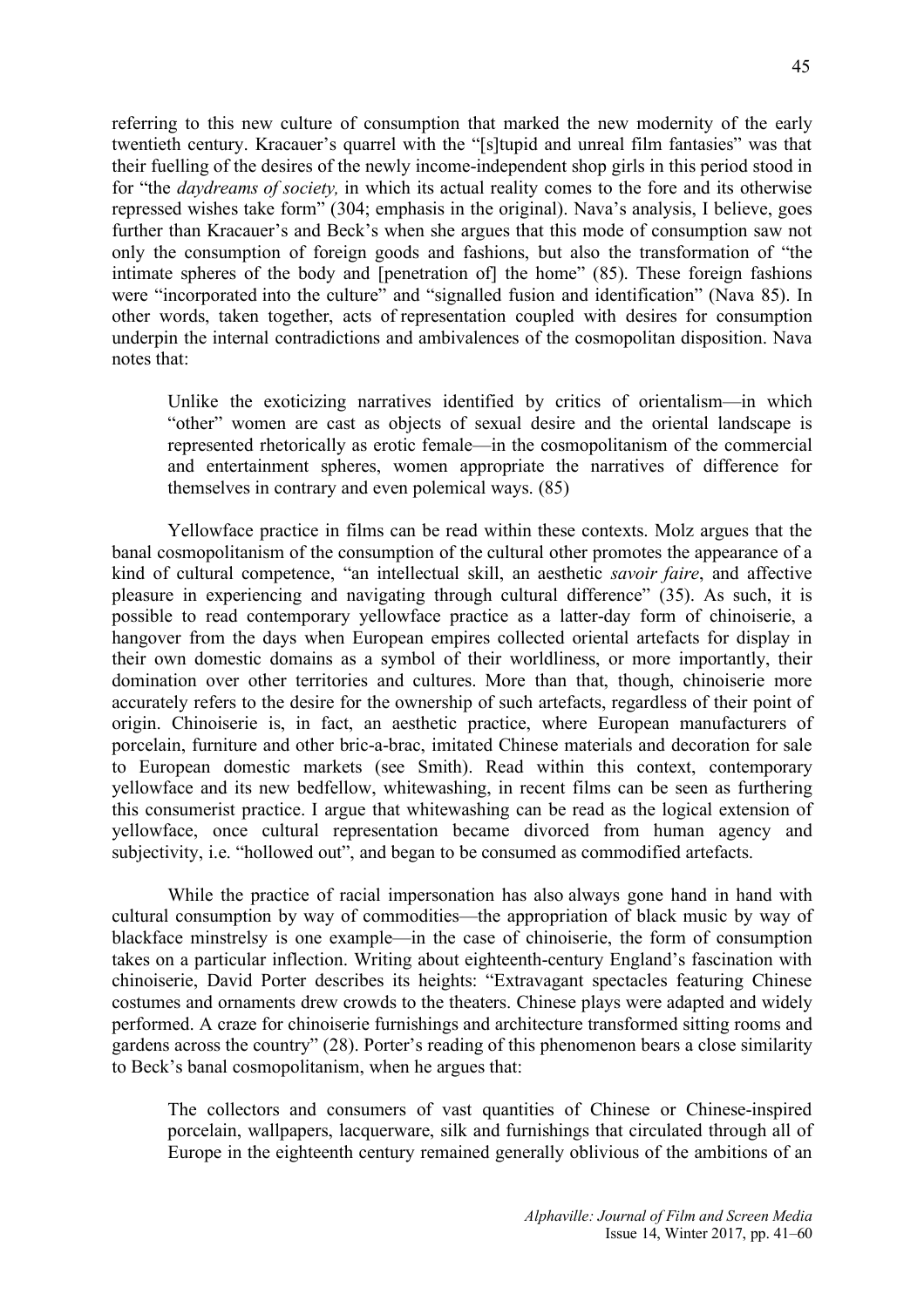earlier generation of missionaries and philologists to "know" China, to render legible its vast universe of endlessly perplexing signs. (Porter 28)

These consumers were, he continues, "content simply to enjoy a delicious surrender to the unremitting exoticism of total illegibility. To luxuriate in a flow of unmeaning Eastern signs, to bask in the glow of one's own projected fantasies, such were the pleasures afforded by China's arrival in the marketplace of contemporary taste" (28). Chinoiserie*,* he concludes, "was an aesthetic of the ineluctably foreign, a glamorization of the unknown and unknowable for its own sake" (28). To consume these luxurious and exotic goods was to be cosmopolitan and modern. Replace "chinoiserie" here with "yellowface" and much of this reading still applies.

Porter's analysis of chinoiserie as a "hollowing out" of cultural (and human) agency is particularly relevant to my attempts to think through the persistence of yellowface here. In reducing the pleasures and affects of consuming aspects of a culture to such aestheticised features, the consumer (and perhaps the producer, too) bears no responsibility to the agency of any representatives of the culture at large. And what is also interesting, but less frequently addressed, is that the newly modernising East Asian societies are also rapidly producing fastspending consumers equally keen to possess such orientalist artefacts as a marker of modern style and living promoted in Western lifestyle magazines with global circulations. As recently as March 2017, *Vogue* magazine came under strong criticism for featuring American model Karlie Kloss heavily made up as a Japanese *geisha* in a six-page photoshoot titled "Spirited Away" (a reference to the Studio Ghibli film from 2001). The spread formed the central feature in *Vogue*'s "diversity issue"; an editorial decision made apparently without irony.



**Figure 3: Shirley MacLaine (right) as Yoko Mori in** *My Geisha.* **Paramount Pictures, 1962. Screenshot.**

So just like a "Chinese style" vase or draping that could be made in European factories and sold to European audiences, yellowface becomes another "Chinese style" performance that could unproblematically be performed by the non-Chinese to be sold to European and westernised audiences. Thus, as Robert Ito notes:

As recently as 1995, Penny Delamar's *The Complete Make-up Artist* had two listings under the category "Ethnic Appearances"—"Caucasian to oriental" and "Caucasian to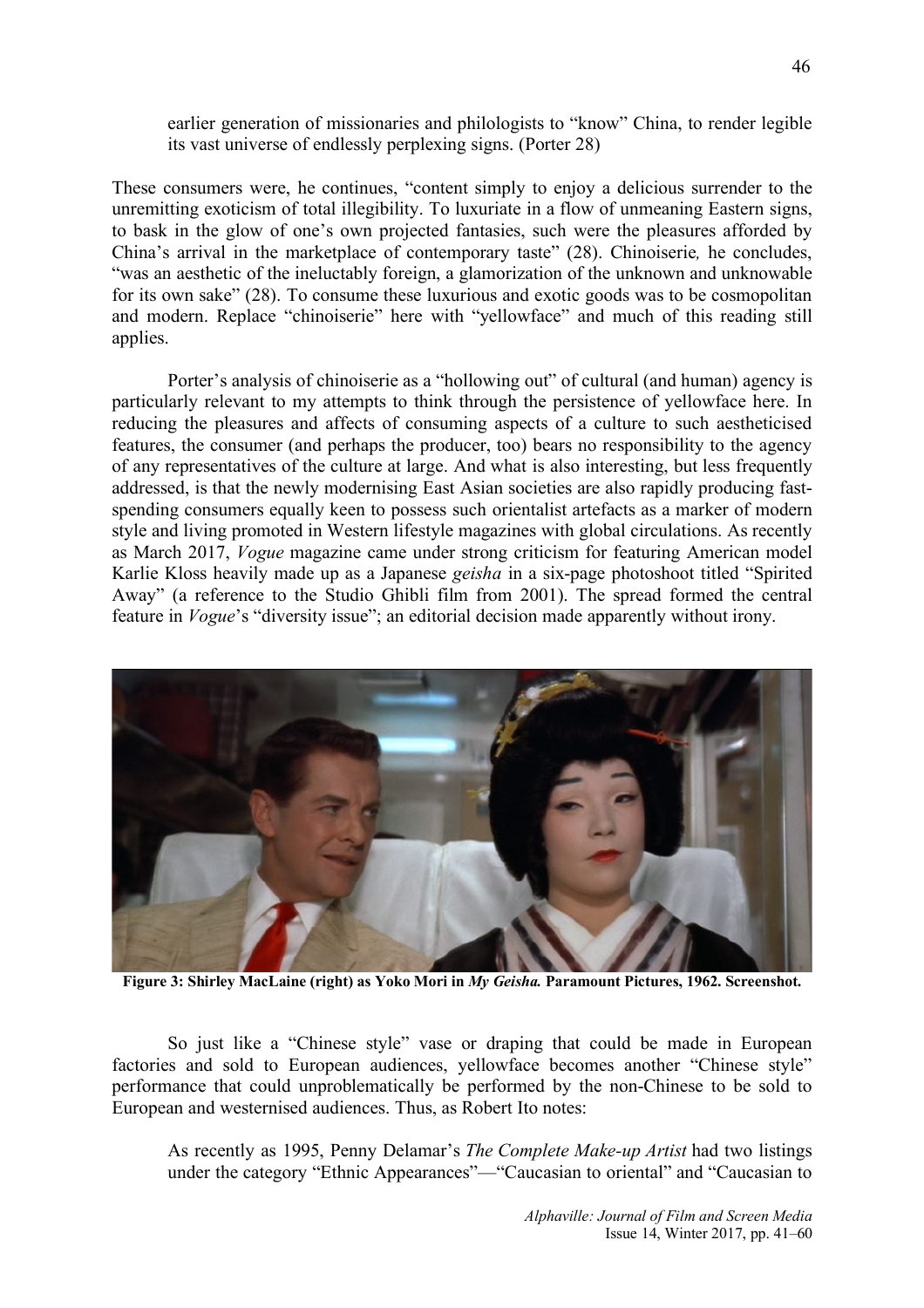Indian," complete with really sick before-and-after photos of a young blond woman made up to look like Fu Manchu. ... To contemporary viewers, these eyepieces and cosmetic techniques look, to put it kindly, like crap. The actors don't look Asian at all, but exactly what they are: white actors wearing a weird combination of eyepieces, rubber bands, and makeup. Incredibly, legendary Hollywood makeup artists would look back with pride at their earlier works, marvelling at their realism and believability. In 1976, Frank Westmore, who did the horrendously awful work on Shirley MacLaine in *My Geisha*, said in his memoirs that the actress "looked as Oriental as the Japanese Empress." Don't believe it. She looks ghastly, and unmistakably Caucasian.

The question of physiognomy has always been central to racial identity politics, viz. non-white ethnicities in the West. Writing about early Eurasian/Amerasian women's texts, Helena Grice explores how writers sought to "interrogate the relationship between exterior and interior subjectivity" and how this "relates to their position as liminal ethnic subjects in the United States" (255). Yellowface cosmetics, as described above, conduct no such interrogation. They operate as figurations, as masks that signify the role. Interrogating their function requires acknowledging the presence of a subject, which the mask either points to or hides. It is these figurations, devoid of subjectivity, that also precisely enable these images to continue to circulate in the popular culture. For instance, the "Fu Manchu look", with the thin moustache, narrow eyes and arched eyebrows, is said to have heavily influenced the depiction of the Klingons in the original *Star Trek* series.

This hollow aestheticisation of "Chineseness" or "Asianness" in these forms can go some way to explain the "self-orientalisation" that certain Chinese directors, such as Zhang Yimou, have previously been accused of. In an earlier essay (Chan, "Filming China"), I argue that Zhang has skilfully negotiated the visual politics of his films according to the political and commercial contexts of the time. If Zhang's early films (e.g. *Judou*, 1990; and *Raise the Red Lantern*, 1991) may be read as ambiguous orientalist allegories, there is very little ambiguity in his over-the-top production of Puccini's *Turandot* at Beijing's Forbidden City in 1998. Sean Metzger called it a "spectacle of excess": "Zhang Yimou's staging exaggerates European fantasies of the Chinese other and materializes them onstage" ("Ice Queens" 212), employing for instance martial arts exponents and Chinese dancers into the choreography and embellishing the costumes with bright hues of pink, yellow or red, complete with a "huge butterfly head ornament" (212) in one instance. Zhang's *Turandot*, it could be said, presented itself as more "Chinese" than Chinese, and Metzger concludes: "I think Zhang Yimou has mobilized an aesthetic of excess to create an Intercultural Fantasy Island" (214). Indeed, given the context of Zhang's other work, it is not far-fetched to assume that these aesthetic decisions were knowingly made, almost as a challenge to the Western gaze to accept their performance of authenticity. Was that challenge adequately met? The orchestral conductor for the staging, the internationally renowned maestro Zubin Mehta, purportedly declared: "Usually *Turandot* is full of Chinese clichés. It looks like a big Chinese restaurant. But I think this is really different because this is really authentic. We didn't really invent anything. This is really it" (qtd. in Yang 8). Can a cliché of a cliché really make an intervention in representational politics? Yiman Wang describes the performances of Asian American actress Anna May Wong as those of "yellow yellowface". Wang argues that:

To make Wong's legacy better serve Asian American interests, I would like to consider … her performative strategy of passing, or more specifically, *screen* passing. By screen passing, I mean her ability to act and *over*act in a wide range of racialized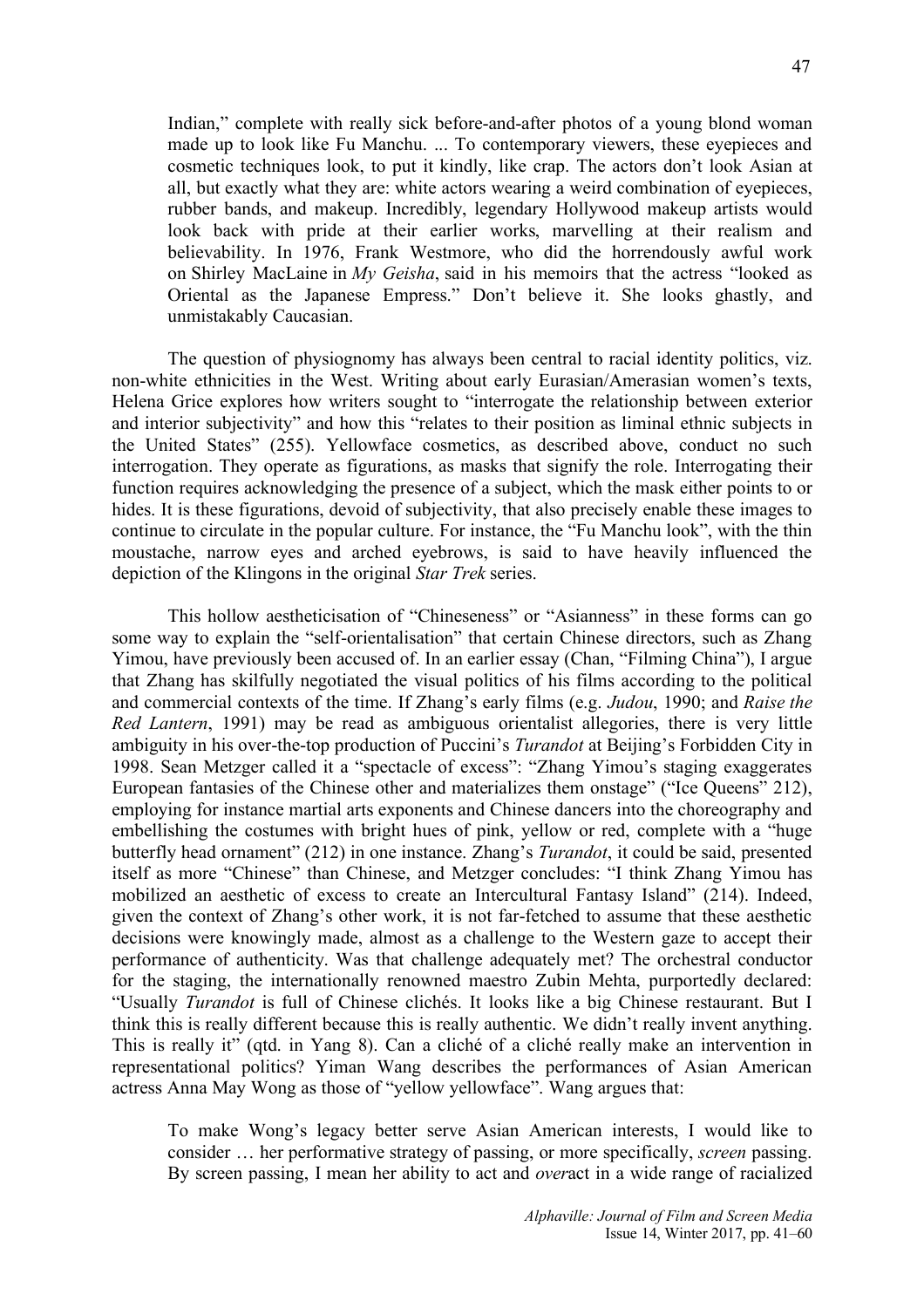Arguing that this performative strategy has been "discursively repressed" (161), Wang analyses how Wong's performance took her beyond functioning as a "mere index of a homogenous Orient" (161), by employing a "camp aesthetic" generating an ambivalence that is "handled by maintaining, through the rhetorical overlay that is stylization, a special distance from the subject" (176). Wang reads Wong's yellow yellowface within a broader "art deco aesthetic" (167), whose decorative arts signalled both luxury and modernity and, significantly, the pleasures of both. In other words, Chinese cultural production appears to have to overplay and overperform its cultural stereotypes in order to justify its "representation".

This aesthetic economy is, thus, also a political economy and, as a corollary to yellowface, whitewashing emerges as the natural occupier of the hollowed-out space originally created by the consumptive pleasures of chinoiserie described above. Once the responsibility for representation is deflected onto the economics of consumption, the economic logic (even if flawed) for whitewashing practice is then frequently used as a justification; the (lazy) assumption that audiences want to see a bankable (white) star in the lead frequently asserts itself. Devoid of the yellowface masks and prosthetics to read against, determining a case of whitewashing requires one to identify the *absence* (of Asian representation) rather than presence of the (white) mask. This is what makes it so difficult and frustrating for critics of whitewashing to make their point.

The banal yellowface or whitewashing practice of films like *Aloha*, *Doctor Strange*, *Ghost in the Shell* and *The Last Airbender* can be seen to draw parallels with Beck's banal cosmopolitanism, in that the cultural artefacts of the other are consumed without knowledge or, more importantly, acknowledgement of the other's agency. As Molz puts it:

On the one hand, the forms of aesthetic or banal cosmopolitanism … entail a desire to consume cultural difference. On the other hand, the very act of consuming difference results in, at best, a hollowing-out or watering-down of that difference, and at worst, a form of appropriation and symbolic oppression of the Other. … If consumption eradicates difference, then cosmopolitan consumption seems to be an impossible proposition. (38)

There are dangers to claiming these forms of consumption for cosmopolitanism, as Molz argues; for while "[c]osmopolitanism often entails fantasies of transcending cultural differences, … consumerist ideology tends to reproduce the very social divisions cosmopolitanism claims to dissolve" (39). However, more than merely denoting these forms of consumption as undesirable, a multilayered approach may be needed to understand or, at least, acknowledge in the first instance, the pleasures it generates. In an example as far back as 1968, Mary Malone, writing about London's and Liverpool's Chinatowns for the *Daily Mirror*, appeared to recognise the stereotypes about Chinese cultures that were perpetuated as "comic-book hogwash", but nevertheless closed her article with an ironic observation: "It's all very well ripping away the myths like this, but now what are we going to do for an exotic night out?"  $(18).<sup>1</sup>$ 

The struggles against yellowface, however, are of course about people, communities and identities, and not only artefacts or commodities; nor am I suggesting that people are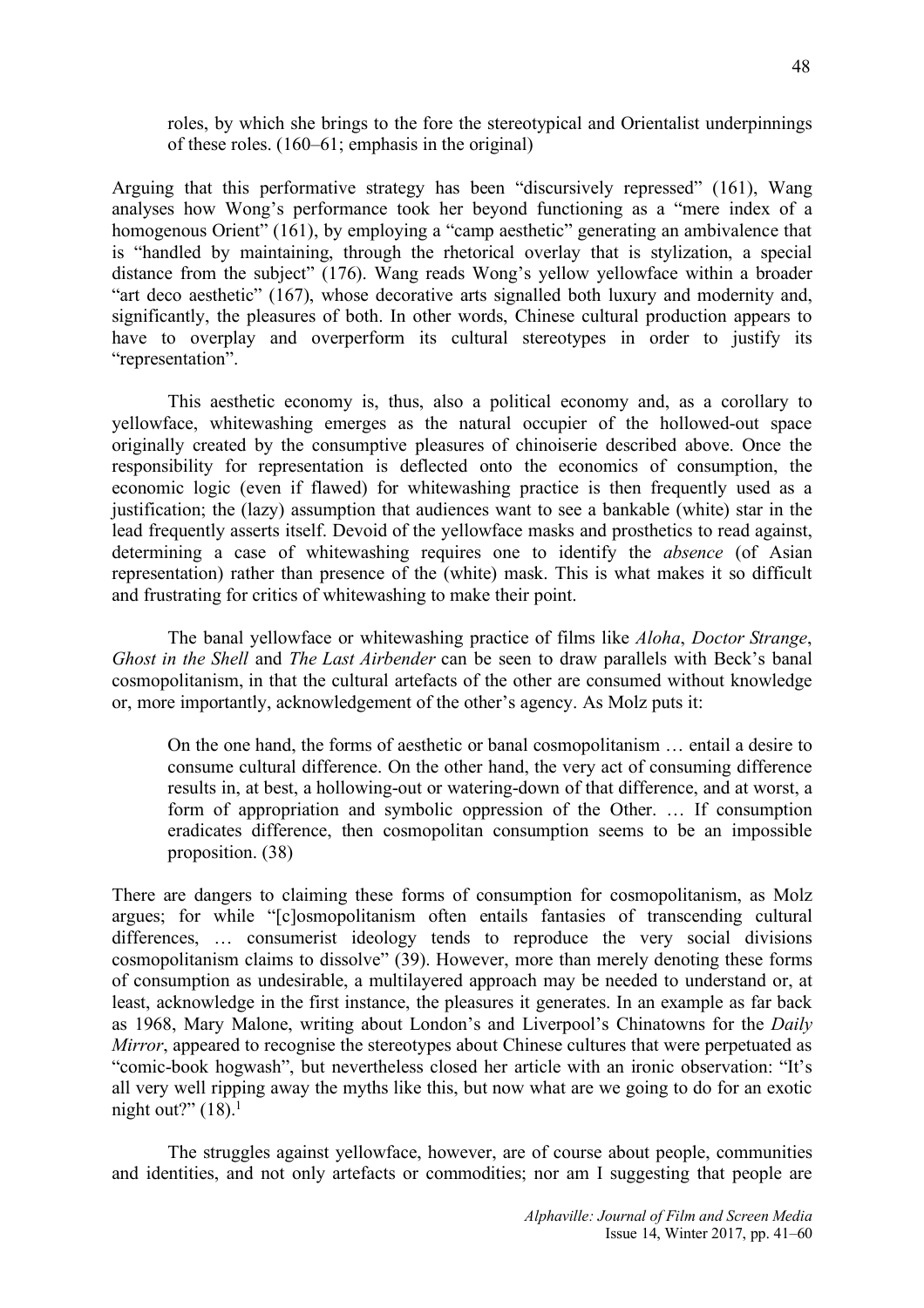reduced to commodities. What I am arguing for is an interrogation of structures of knowledge and cultural production and an understanding of the points at which these intersect with human lives, on many occasions as points of friction, and where complex affects are produced.

# **Cosmopolitan Affects**

This discussion on cosmopolitan affects takes its cue from Jackie Stacey's analysis of cosmopolitanism and the psychoanalysis of groups. In her essay, Stacey interrogates a fundamental premise in cosmopolitanism that is frequently taken for granted, that of being "open to difference". Debates are often more concerned with how we can be more open to difference. However, Stacey questions a premise more fundamental than that. She asks:

What might it mean to be open to difference? ... how do we know when others are open to the differences we represent and vice versa? What is the register of such openness: is it cognition, intention, affect, viscera? And difference in relation to whom or what exactly? What kind of openness is at the centre of such claims: celebration, neutrality, tolerance, indifference, recognition? And what is the register of the success and failure of such an aspiration? Is it simply the absence of aversion, or is it the presence of something quite tangible? ("On Being Open" 45)

When addressing issues of identity politics, it may be worth reconsidering some core questions, such as: what does equal representation mean? How might it be achieved? Would it take the same form in different contexts? Stacey asks in addition: "Is openness to difference a transparent and self-evident phenomenon? If we were to aspire to such a disposition, how would we know if we had achieved it?" ("On Being Open" 48). By not taking the notion of "openness to difference" as transparent and self-evident, I explore contemporary issues of yellowface in two areas: firstly, the issue of labour and the human cost of (stereotypical) representation; and, secondly, the contexts (and economics) of production and reception.

One central problem for yellowface practice and stereotyped representation in Hollywood film has been the issue of work for Asian American (and, in the British context, British East Asian) actors. In the documentary *Hollywood Chinese* (Arthur Dong, 2007), Tsai Chin freely admits, when asked why she accepted the role of Lin Tang, Fu Manchu's daughter, in at least five films of the franchise, that it was simply because it was "work", i.e. employment that paid the bills.<sup>2</sup> As Chang notes: "Even as Asian actors began to break into film in the post-exclusion era, they often found themselves needing to acquiesce to stereotypical portrayals defined by white film-makers in order to find work, such as Nancy Kwan did with her role as Suzie Wong" (261–2).<sup>3</sup> Both actors are still active in Hollywood, though now sometimes still cast in stereotypical Asian "auntie" or "grandma" roles, such as Tsai's in *Memoirs of a Geisha* (Rob Marshall, 2005). This conundrum between playing to stereotype and playing the role for the work persists in the frustration expressed by Asian American actors<sup>4</sup> about being overlooked for roles such as Tilda Swinton's Ancient One. In her "open letter" to Swinton, Rebecca Sun writes:

First, some useful context on the state of Asian representation onscreen. Among the 100 top-grossing movies released last year, just 3.9 percent of characters who had lines or even names were Asian. Forty-nine (in other words, basically half) of those films had no named or speaking Asian characters at all. It should go without saying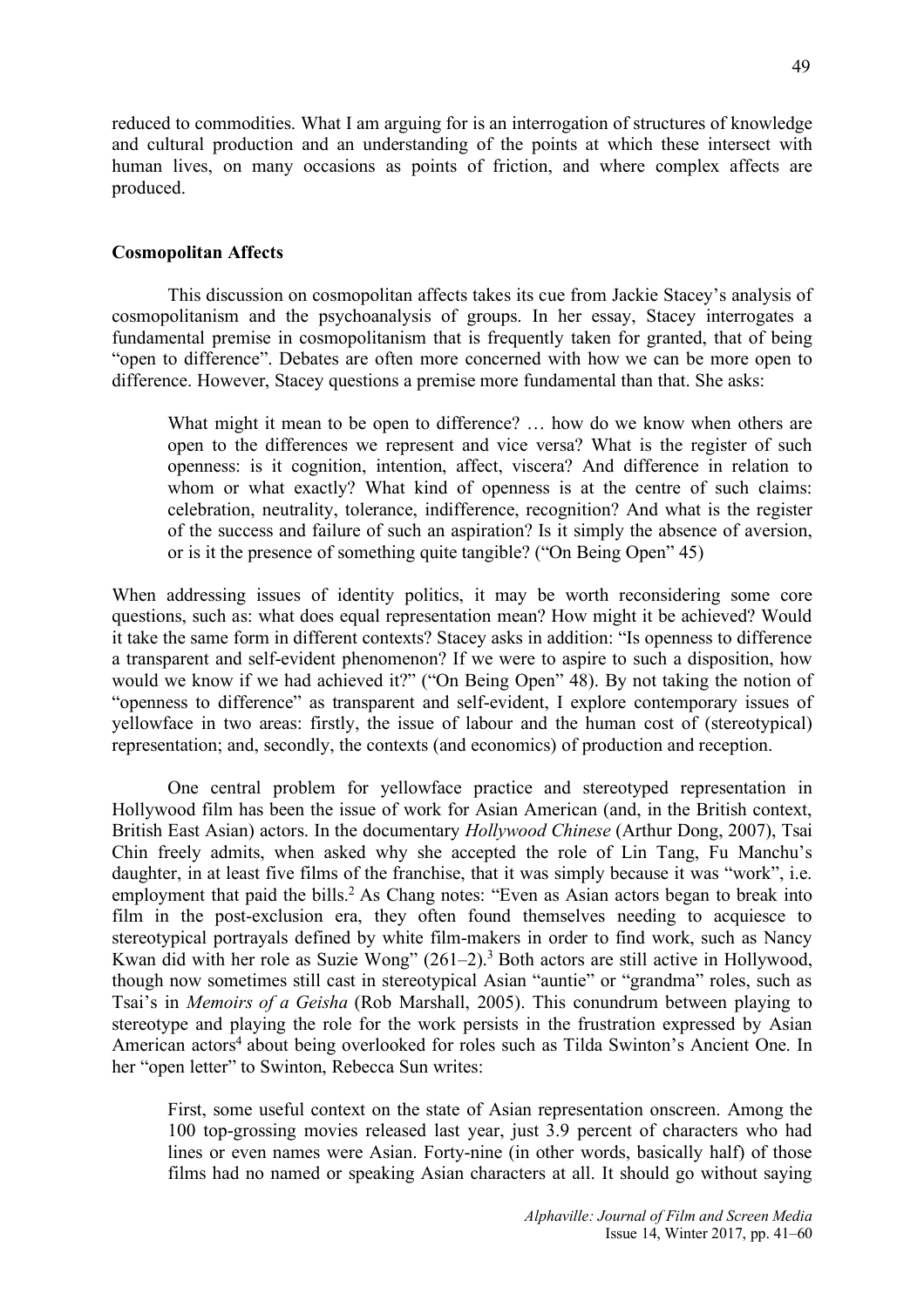that not one lead or co-lead in 2015 was played by an Asian actor. (That's not to say there were no Asian characters. The 100th-highest-grossing film in 2015 featured a female love interest who was a quarter Chinese and a quarter Polynesian. Her name was Captain Allison Ng, the movie was *Aloha*, and she was played by Emma Stone.)

On the one hand, there is the paucity of Asian characters, and on the other, what is available appears to be offered to Caucasian actors.

What sometimes adds insult to injury is that the latter's performance is then considered a matter of performative skill (as with the make-up artist above), rather than racial indexicality. As Yiman Wang notes, no matter how skilled Anna May Wong may have been in her roles as a "Chinese" character, she was not necessarily seen to be doing anything extraordinary:

when a white actor acts in yellowface or blackface, he or she is taken as a skillful performer of someone apparently not him- or herself, hence the impossibility of conflating the actor with the role of the racial Other. For a non-white actor, however, his or her transitive and mimetic connection with racialized roles remains fixed. In these terms, Wong's acting could only be evaluated on the basis of how Chinese it appeared to be. (168)

Of course, non-white actors are very rarely cast in roles that typically go to Caucasian actors—some exceptions include *The Fast and the Furious* franchise (see Beltran)—closing the circuit of representational invisibility.



**Figure 4: Tilda Swinton as the Ancient One (left) in** *Doctor Strange***. Walt Disney Studios, 2016. Screenshot.**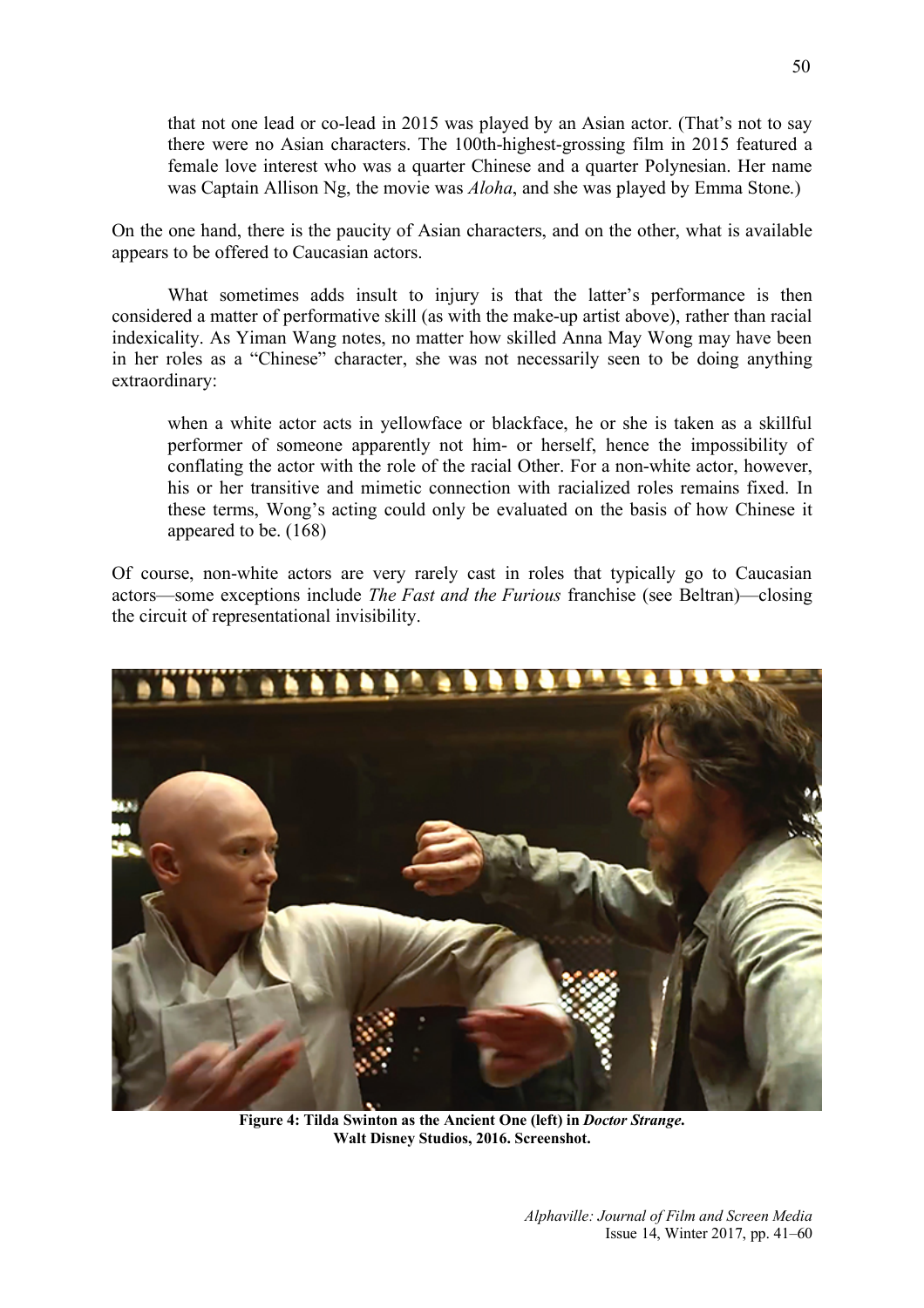No amount of pronouncements about the need to be "open to difference" will help the situation if being open to difference simply means being open (aka "tolerant") to stereotypical representations of racial communities. Thus, I tend to be cautious, if not sceptical, for unending calls for "diversity" in the film and media industry. "Diversity" is not something that requires "doing" by way of a boardroom decision or policy document, as often such calls to diversity simply reinforce the consumerist aspects of racial representation. "Doing diversity" by simply including more Asian faces in the casting is not the answer to a problem that has more affective resonances, as illustrated by the curious outcome of the correspondence exchange between Tilda Swinton and Margaret Cho, a Korean American actress, on Swinton's role as the Ancient One in *Doctor Strange*. Swinton, who had never met Cho, apparently sought the latter's advice and explanation for the outrage that ensued. Swinton's puzzlement seemed genuine and her efforts to "understand" sincere, and she finished the conversation by revealing that she is producing a film with a Korean director and an Asian cast, expressing the hope that it will "help the landscape somewhat" (for the full exchange, see Juzwiak). However, Cho was later reported to have felt "like a house Asian" (i.e. domestic servant) following the encounter (Sun), which prompted Swinton to release the full transcript of their correspondence to the press. On the surface, Swinton's words and intents were perfectly sincere, but to Asian Americans (and others engaged in decades of identity struggles) her very desire to seek understanding in this "sincere" way is a source of frustration. Here are what I see as several sticking points. Firstly, in approaching Margaret Cho, whom she had never met, simply because Cho is a high-profile Asian American, i.e. Cho is treated as a "representative" of the oppressed community. Secondly, in asking the oppressed to explain why they are feeling oppressed in order to "understand"—the oppressed should never be asked to "explain" their position. In the words of Audre Lorde:

Black and Third World people are expected to educate white people as to our humanity. Women are expected to educate men. Lesbians and gay men are expected to educate the heterosexual world. The oppressors maintain their position and evade their responsibility for their own actions. There is a constant drain of energy which might be better used in redefining ourselves and devising realistic scenarios for altering the present and constructing the future. (115)

Thirdly, in citing her own identity as a 55-year-old Scottish woman as akin to understanding how it feels to be marginalised—the histories are completely divergent and doing so constitutes another form of identity appropriation. Fourthly, in offering "help" by way of making a film with Asian people in it, without recognising that Asians working in Asia then occasionally in Hollywood experience race relations in Hollywood completely differently from Asian Americans. In fact, the presence of Asian actors from Asia in the American industry is contributing to the continued erasure of Asian American representation in Hollywood. In addition, the size of the market in the People's Republic of China (PRC) is drawing Hollywood to its shores and that market seems relatively unperturbed by yellowface as hungry for spectacles (of excess). *Doctor Strange* made over US\$110m in the PRC alone and over US\$677m worldwide. In fact, Chinese investment is increasingly pouring into the Hollywood product and seems happy enough to sell whitewashed stereotypes (see Kokas). Indeed, it has been suggested that the casting of Tilda Swinton as a Celtic mystic in *Doctor Strange* was in part due to the producers' desire to not represent Tibet onscreen and risk a screening ban by the Chinese authorities, and eliminate the fastest growing market for Hollywood fare. The casting of a woman in a male role, and perhaps Swinton in particular as a famous "trans" figure herself (see Stacey, "Crossing Over"), was expected to ameliorate "the bad choices that had to be made" (Wong, "*Doctor Strange*"). Its failure to do so points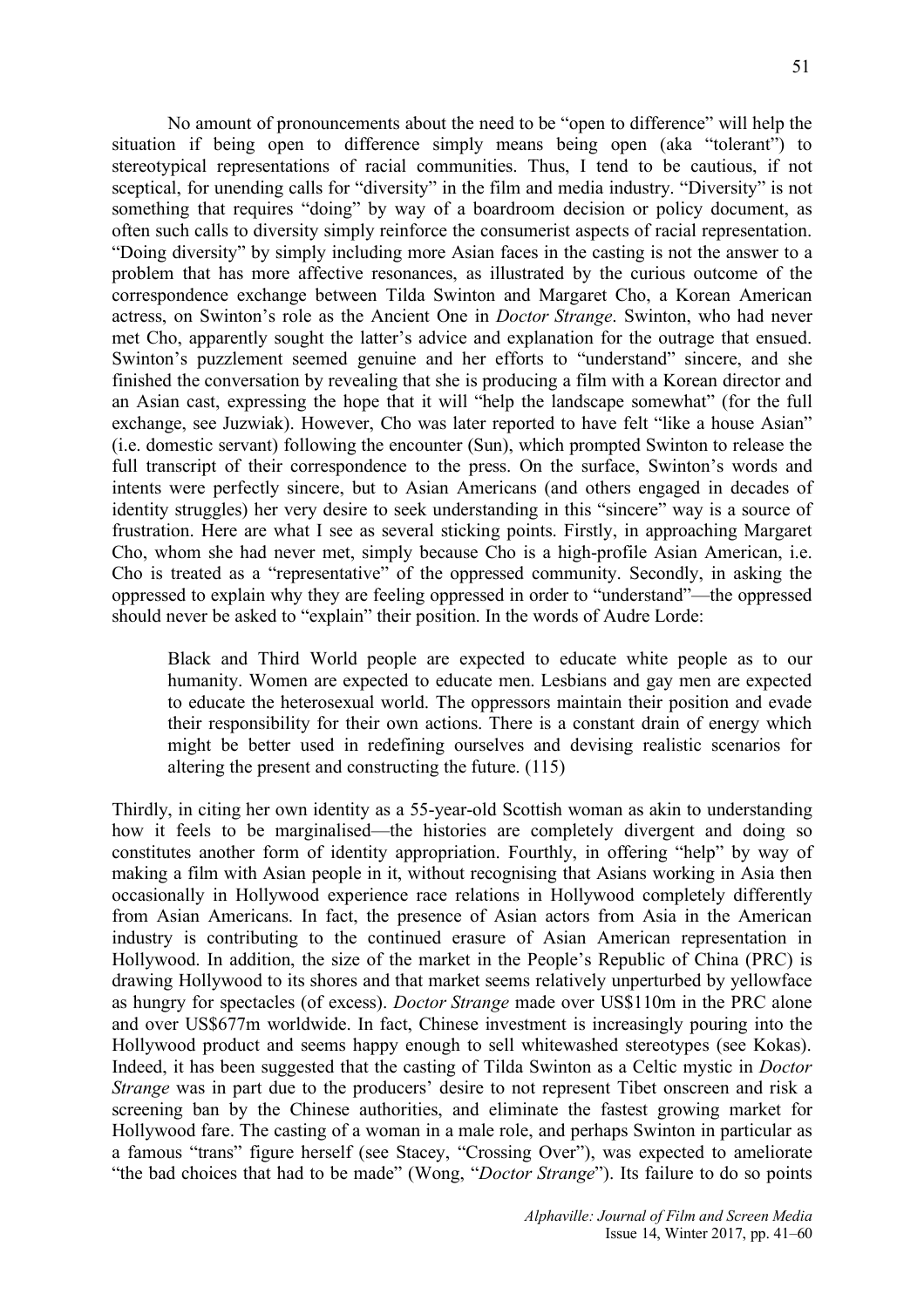again to the fruitlessness of too easily conflating the terms and politics of one struggle (gender) with another (race). Unsurprisingly, this move was also lamented for subjecting Tibetan representation onscreen to erasure (Shaw-Williams, "*Doctor Strange*"). Market considerations may have picked the side of economic profitability and political expediency, but that should not prevent us from analysing its discursive outcomes, and these particular instances have provided useful case studies from which to explore complex questions. So to reiterate, any address of "openness to difference" must take into account the contexts in which they operate, and in the case of film, especially economic and political contexts which produce discursive affects. As Stacey notes in her inquiry, "what if one's own sense of openness to difference might appear to others as closure, assimilation or even appropriation or incorporation?" ("On Being Open" 51). This is not to say that the struggle for representation should cease. Indeed it remains important for those fighting for work within the industry, which leads me to questions of production and reception contexts.

In *Cosmopolitan Cinema*, I argue for the importance of engaging with localities and specificities as a way of mitigating the (hegemonic) universalising force of cosmopolitanism. A cosmopolitan outlook could be "open" not to "difference" as such, but to the conditions for which difference is enacted and received. If Western cultural production (within this I include Chinese directors working in the West or on projects seeking a Western address) cannot imagine Chineseness beyond certain featured stereotypes, and the Chinese cannot appear Chinese unless they play up to those stereotypes, then how can we speak of "representing" Chinese at all? I raise, as a brief case in point, Isaac Julien's nine-channel video installation, *Ten Thousand Waves*, which opened at the Sydney Biennale in 2010. Since his debut with *Looking for Langston* (1989), Julien has developed as an artist and a filmmaker focused on exploring issues of black and gay identity in Britain. *Ten Thousand Waves* can be said to be his first "Chinese" project. It is said to be "a tribute" to the twenty-three undocumented Chinese immigrants who died in Morecambe Bay in 2004 while picking cockles. What interests me about this project is Julien's representation of "Chinese" appears to fall back on known (and precirculated) images, and particularly: (1) the presence of Hong Kong actress Maggie Cheung dressed in the period costume of Chinese martial arts films suspended from the ceiling with her hair and robes floating behind her, specifically reminiscent of her role in Zhang Yimou's 2002 *Hero*, one of the few Chinese-language films to have wide global distribution (see Rawnsley and Rawnsley); (2) the presence of Chinese actress Zhao Tao who is internationally recognised as the lead actress in the films of arthouse director Jia Zhangke; and (3) the clips from the Chinese classic film from the silent era, *The Goddess* (Wu Yonggang, 1934). The installation itself is complex enough to warrant a full study of its own, but for the purposes of my argument here, the question is one of how these indexical images of a kind of "global", homogenised, Chineseness are expected to resonate with the tragic deaths of those at the mercy of, ironically, global capitalism. Albeit not in the tone of the costumed caricatures of Zhang Yimou's *Turandot*, these images of classic and contemporary Chinese cinema are nonetheless ones that are readily available, and recognisable, and thus consumable to the West. The video sequence even opens with a calligrapher writing Chinese words ("Ten Thousand Waves") onto the screen. Because the installation has been purchased by museums around the world (including New York's Museum of Modern Art, and most recently jointly by the Towner Gallery in Eastbourne and the Whitworth in Manchester for £80,000) these images are continually reprised for Western "cosmopolitan" consumption, even when spoken of as a "homecoming" to the north of England (Brown). The "local" on this occasion, whether of Morecambe, the north of England, or the plight of the Chinese migrants cannot really compete with the scopophilic power of the Chinese exotic once again.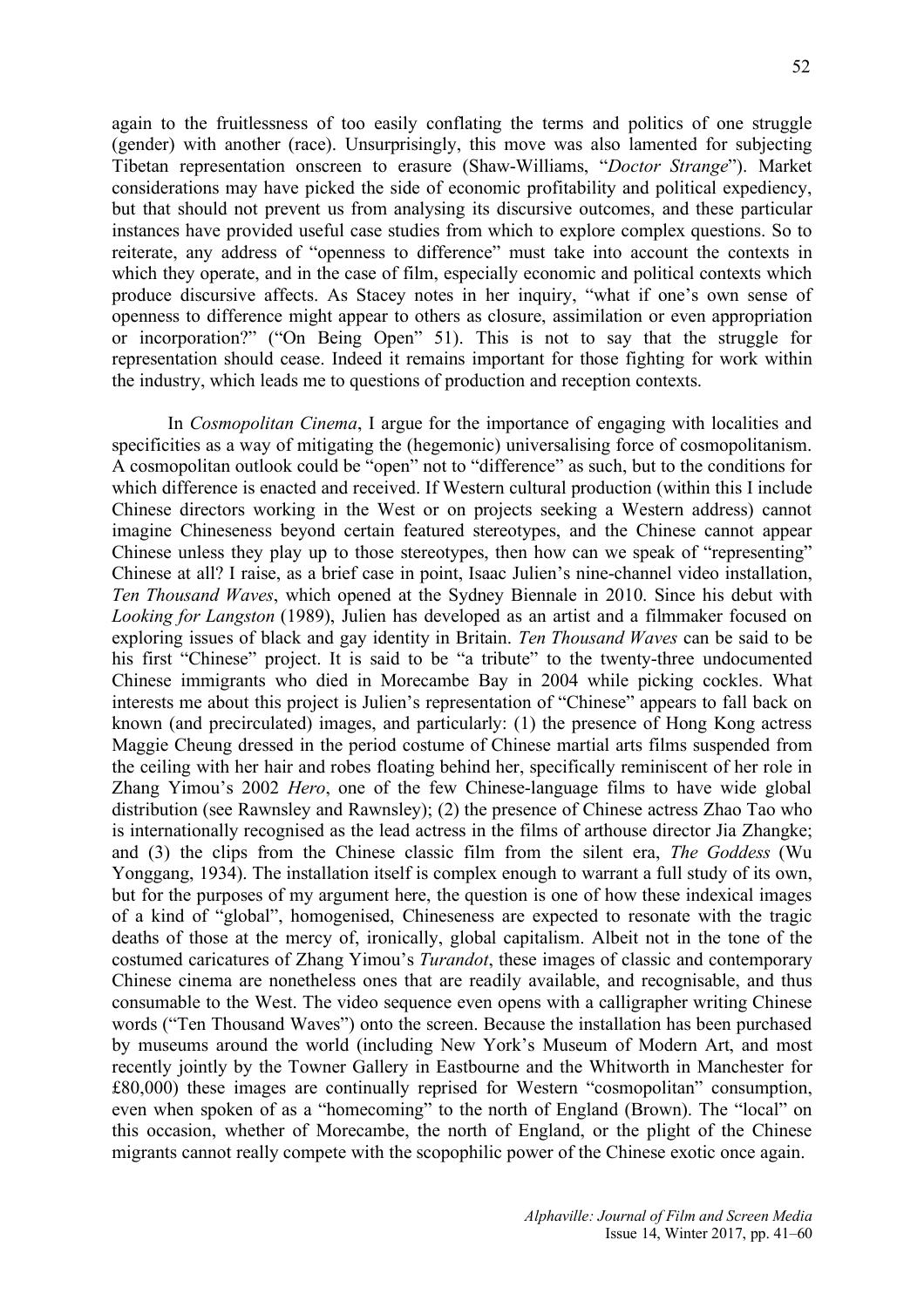Localised conditions of reception can also differ in their specificities. While the whitewashing in *Ghost in the Shell* received harsh criticism from its Western fan base, Japanese audiences did not seem to mind Scarlett Johansson's casting. Emily Yoshida reports that, when interviewed in the streets, young Japanese seemed "genuinely flummoxed as to why American audiences would be opposed to the casting" (Yoshida). Japanese audiences, she argues, "unlike American audiences, don't understand Motoko to be a Japanese character, just because she speaks Japanese and has a Japanese name" and that this speaks to "the racial mystery zone that so much anime exists in, allowing viewers to ignore such unpleasant dynamics as oppression and discrimination even as they enjoy stories that are often direct responses to those dynamics" (Yoshida). Yoshida cites Yuta, the Japanese vlogger who went out to interview his contemporaries about Johansson's casting; he says: "My biggest challenge of this interview was to explain what whitewashing [is], because it's not something Japanese people usually think about" (Yoshida). This is borne out by my own anecdotal experience teaching about the politics of yellowface at a UK university. I show examples from Charlie Chan to Fu Manchu, *The Good Earth* (Sidney Franklin, 1937; with Paul Muni and Luise Rainer as Wang and O-Lan respectively) to the *Kung Fu* TV series (1972–1975) starring David Carradine and, in general, it is my British and European students (both Caucasian and otherwise) who are aghast. Students from China tend to be more bemused by the comic caricatures than offended; there appears to be no ownership of these characters on their part, and yellowface seems to be accepted as something that Euro-American filmmakers do. Likewise, when I posted Andrew Pulver's article from *The Guardian* onto my Facebook page, the negative response (from friends and friends of friends in Singapore) was not so much directed at the presence of the fictional Caucasian, as the fact that the Wong Jack Man figure in the photograph accompanying the article was dressed inappropriately in saffron robes, an attire reserved for monastics; the real Wong Jack Man is a contemporary figure who taught classes at the Fort Mason Center in San Francisco.



**Figure 5: Yu Xia as Wong Jack Man (right) in** *The Birth of the Dragon***. Groundswell Productions, 2016. Screenshot.**

Once again, such representation can often speak to a political economy of cultural production as well as reception, perhaps none more resonant than with the geopolitics of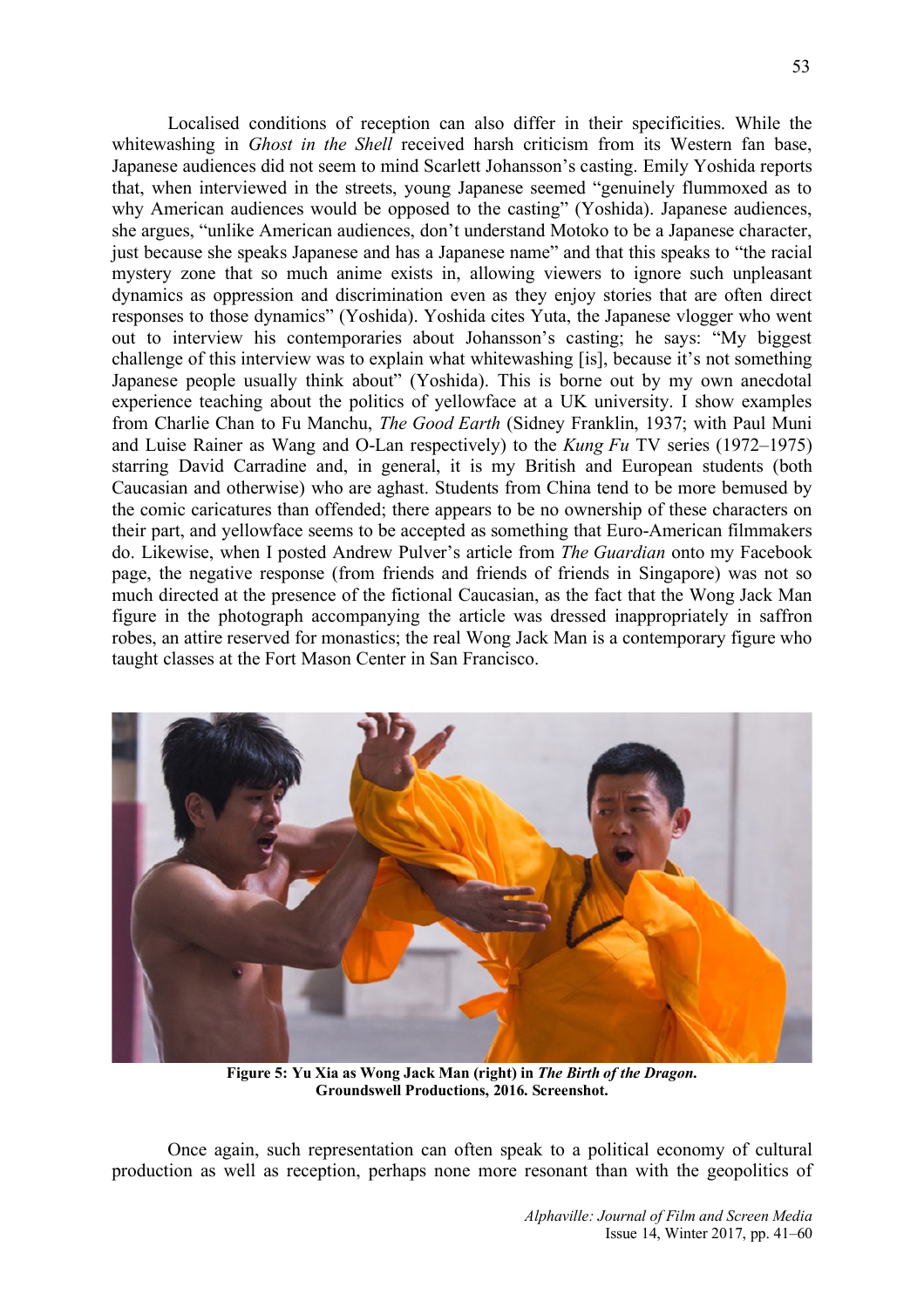casting of *The Great Wall*. Zhang Yimou, the filmmaker, has denied any whitewashing practice, arguing that the narrative necessitated the presence of a "foreign mercenary", thus the "natural" casting of Matt Damon in the central role. Zhang goes as far as to note "with a laugh" that Damon "actually uses Mandarin to say the word 'trust' and he says it very well. And up to our Chinese standards" (quoted in Loh, "No whitewashing"). There is no overt anxiety about a cultural erasure expressed here and, ironically, the film's entry into the Hollywood pantheon appears to signal the ultimate "arrival" and acceptance of a Chinese filmmaker and actors into the Hollywood mainstream (Nguyen, "With *The Great Wall*"). However, as Kevin Nguyen articulates, "whitewashing isn't just an issue of casting. It's a matter of audience." He compares its politics of reception between audiences in China and those in America, where Asian American struggles for identity continue to be fought: "Since most Chinese films star Chinese actors, representation isn't the same concern for audiences as it is in the U.S. To audiences in a Beijing movie theater, a white guy showing up at the Great Wall to fight dragons isn't just one more in a relentless series of slaps in the face from a system catering to white audiences" (Nguyen, "With *The Great Wall*").

Thus, the affect of cultural appropriation and of being "open to the difference of others is not a self-contained state of mind, nor is it predictably a continuous one; it is a constant negotiation of shared uncertain affective terrain" (Stacey, "On Being Open" 52), and engaging with these contexts requires an openness not to abstracted notions of "difference" or "diversity", but an awareness of how much comprehension depends on engaging with the specificities of geography, history and sociopolitical frames of reference. As Pheng Cheah has argued, "the ethico-political work that ... cosmopolitanism can do at any given moment depends on how either formation emerges from or is inscribed within the shifting material linkages and interconnections created by global capitalism at a particular historical conjuncture" ("The Cosmopolitical—Today" 31). Understanding this negotiability does not, in any way, diminish the negative force of yellowface, especially on diasporic communities who have had to endure the effects of its prejudice for generations, as well as its impact on self-identity. Yoshida distinguishes her own experience of anime as a Japanese American, "who grew up forced to think about identity in a much more tactile way", from those of Japanese people living in Japan:

For us, anime is something from *our* country, or our parents' country, that was cool enough for white kids to get into just as fervently. We couldn't see ourselves in Hollywood's shows and movies, but we could claim anime as our own, and see ourselves in its wild sci-fi imaginings and cathartic transformation sequences. (Emphasis in the original)

If, as I argue above, representation can be hollowed out of its human subject for consumerist pleasures, then that representation by extension can be "owned" and altered by anyone. It is where representation intersects with a subjective experience or identity that the politics resides. It is also a politics that is oftentimes untranslatable. Rey Chow writes about the "essential untranslatability from the subaltern discourse to imperialist discourse" (35), noting (as I have tried to articulate in different terms above) that "the question to ask is not whether we can return the native to her authentic origin, but what our fascination with the native means in terms of her irreversibility of modernity" (36). She argues that attempting to speak for the native in "new" historical accounts and "diversity" initiatives for example may render the native more "visible", yet it also "neutralizes the untranslatability of the native's experience and *the history of that untranslatability*" (37–8; emphasis added).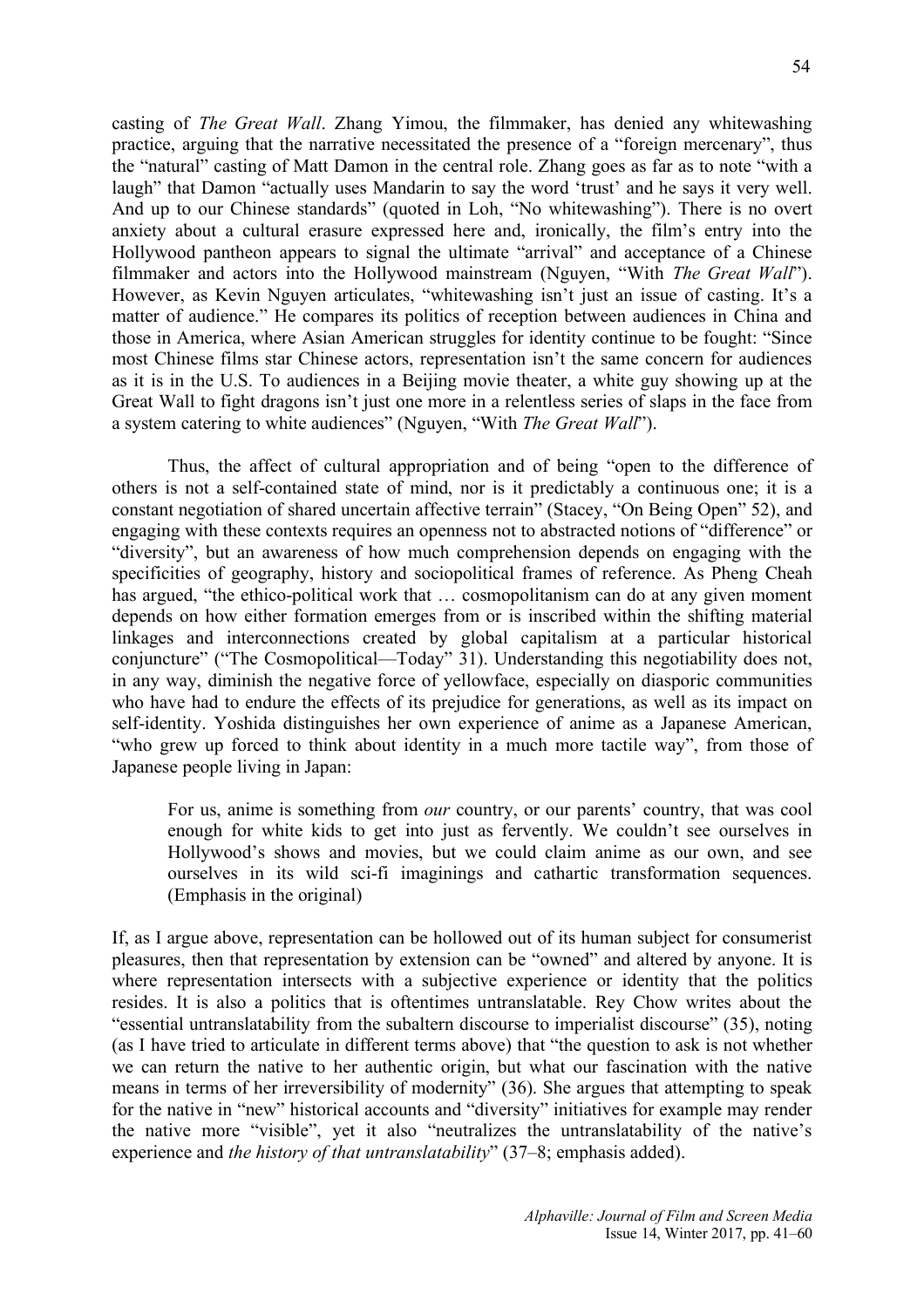To an extent these are revisitations of old questions and practices, yet if the public cultural and political discourse, even within the recent months during which this article was being written and edited, is anything to go by, in which old prejudices of racial hatred and conflict appear to have resurfaced, the re-engagement of cosmopolitan ethics, understanding and communication, beyond the policy-leading terminology of "openness to difference" and "diversity", may be more pressing than ever. A more effective cosmopolitical framework must be one through which we can explore a reflexive and nuanced politics of translation, not only of language but also of the affective experiences generated by everyday encounters with difference, some of which may well be untranslatable, both onscreen and off.

### **Notes**

<sup>1</sup> Acknowledgement: thanks to Fraser Elliott for this reference.

<sup>2</sup> *The Face of Fu Manchu* (Don Sharp, 1965); *The Brides of Fu Manchu* (Don Sharp, 1966); *The Vengeance of Fu Manchu* (Jeremy Summers, 1967); *The Blood of Fu Manchu* (Jesús Franco, 1968); *The Castle of Fu Manchu* (Jesús Franco, as Jess Franco, 1969).

<sup>3</sup> "Post-exclusion era" refers to the Chinese Exclusion Act, a US federal law prohibiting Chinese immigration to the United States between 1882 and 1943; a piece of legislation that worked alongside anti-miscegenation laws prohibiting non-whites from marrying whites. The latter had an impact on Hollywood casting and screenwriting that has been addressed elsewhere (see, for example, Courtney).

<sup>4</sup> British East Asian actors share similar frustrations, such as on the occasion when in 2012 the Royal Shakespeare Company (RSC) omitted to cast any East Asian actors in their staging of *The Orphan of Zhao*, except for a maid and two dogs (see Thorpe).

# **References**

*Aloha*. Directed by Cameron Crowe, Columbia Pictures, 2015.

*Avatar: The Last Airbender*. Created by Bryan Konietzko and Michael Dante DiMartino. Nickelodeon, 2005–2008.

Beck, Ulrich. *Cosmopolitan Vision*. 2004. Translated by Ciaran Cronin, Polity Press, 2006.

Beltran, Mary C. "The New Hollywood Racelessness: Only the Fast, Furious, (and Multiracial) Will Survive." *Cinema Journal*, vol. 44, no. 2, 2005, pp. 50–67.

*The Birth of the Dragon*. Directed by George Nolfi, Groundswell Productions, 2016.

*The Blood of Fu Manchu*. Directed by Jesús Franco, Udastex Films, 1968.

*Breakfast at Tiffany's*. Directed by Blake Edwards, Paramount Pictures, 1961.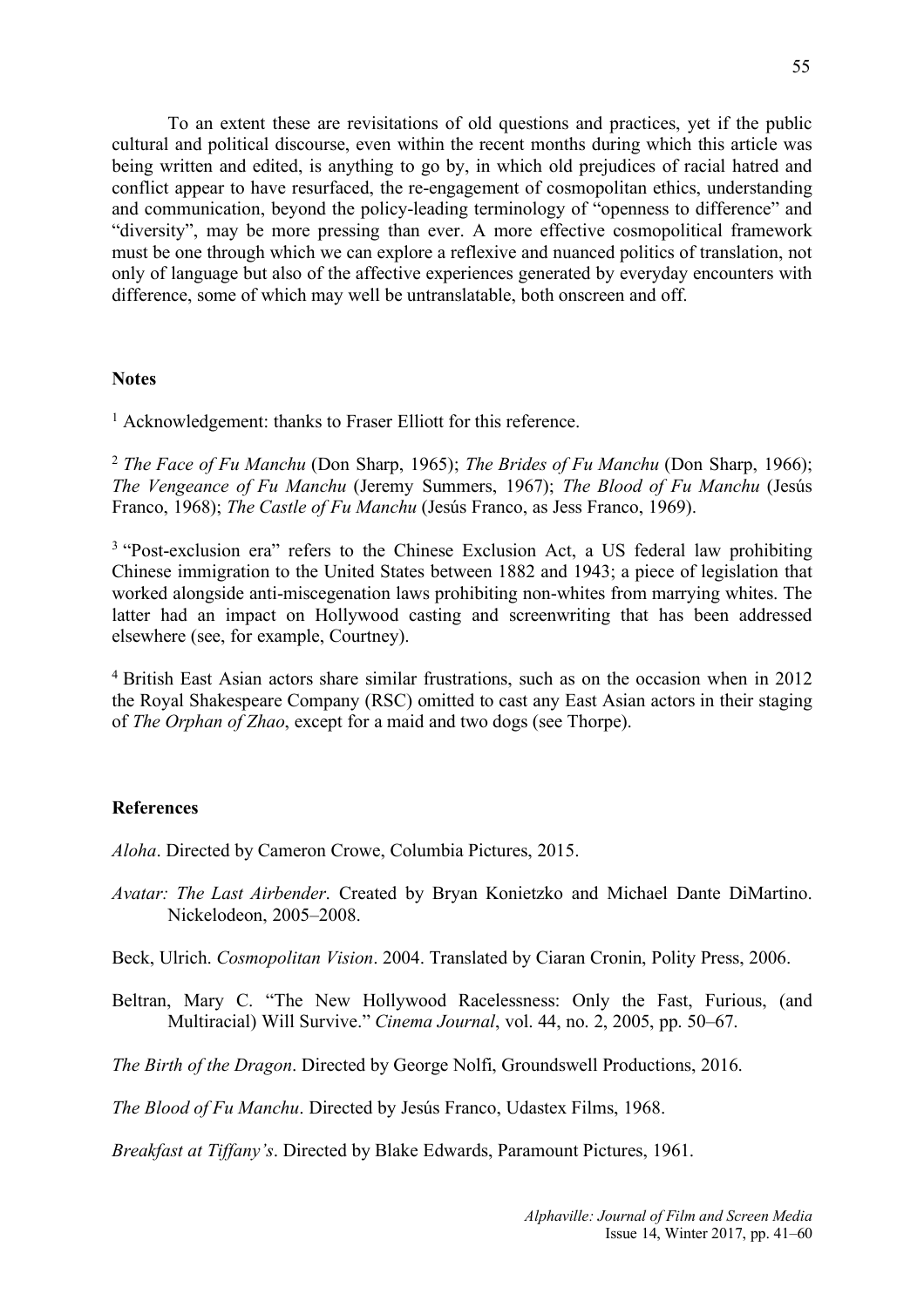*The Brides of Fu Manchu*. Directed by Don Sharp, Constantin Film, 1966.

- Brown, Mark. "Film on Morecambe Cockle Picker Disaster Bought for UK Art Collections." *The Guardian*, 22 March 2016, www.theguardian.com/artanddesign/2016/mar/22/ film-isaac-julien-morecambe-cockle-picker-disaster-uk-public-art.
- *The Castle of Fu Manchu*. Directed by Jesús Franco, as Jess Franco, Balcázar Producciones Cinematográficas, 1969.
- Chan, Felicia. *Cosmopolitan Cinema: Cross-Cultural Encounters in East Asian Film*. I.B. Tauris, 2017.
- ---. "Filming China: Zhang Yimou's Shifting Visual Politics." *The Chinese Chameleon Revisited*, edited by Yangwen Zheng, Cambridge Scholars Publishing, 2013, pp. 261– 83.
- Chang, Stewart. "Feminism in Yellowface." *Harvard Journal of Law and Gender*, vol. 38, 2015, pp. 235–68.
- Cheah, Pheng. "The Cosmopolitical—Today." *Cosmopolitics: Thinking and Feeling Beyond the Nation*, edited by Pheng Cheah and Bruce Robbins, U of Minnesota P, 1998, pp. 20–41.
- Chow, Rey. *Writing Diaspora: Tactics of Intervention in Contemporary Cultural Studies*. Indiana UP, 1993.
- *Cloud Atlas.* Directed by Lana Wachowski, Warner Bros. Pictures, 2012.
- Courtney, Susan. *Hollywood Fantasies of Miscegenation: Spectacular Narratives of Gender and Race*. Princeton UP, 2004.
- *Doctor Strange*. Directed by Scott Derrickson, Walt Disney Studios, 2016.
- Dyer, Richard. *White: Essays on Race and Culture.* Routledge, 1997.
- Evans, Alan. "*Doctor Strange* 'Whitewashing' Row Resurfaces with New Criticism of Swinton Casting." *The Guardian*, 4 Nov. 2016, www.theguardian.com/film/2016/ nov/04/doctor-strange-tilda-swinton-whitewashing-row.

*The Face of Fu Manchu*. Directed by Don Sharp, Hallam Productions, 1965.

- *The Fast and the Furious.* Directed by Rob Cohen, Universal Pictures, 2001.
- *Ghost in the Shell*. Directed by Rupert Sanders, Paramount Pictures, 2017.

*The Goddess*. Directed by Wu Yonggang, Linhua film, 1934.

*The Good Earth.* Directed by Sidney Franklin, Metro-Goldwyn-Mayer, 1937.

*The Great Wall*. Directed by Zhang Yimou, Universal Pictures, 2016.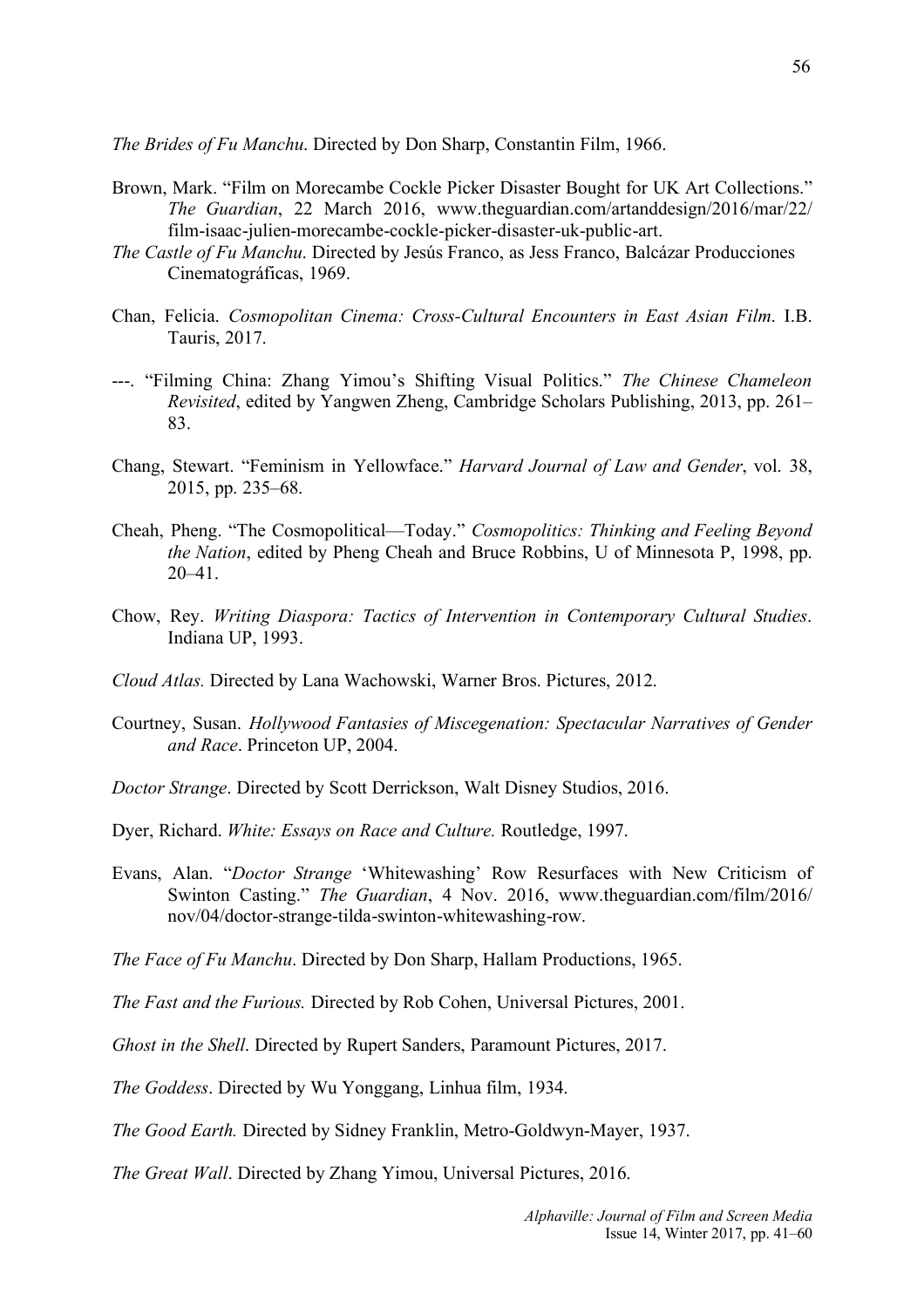- Grice, Helena, "Face-ing / De-face-ing Racism: Physiognomy as Ethnic Marker in Early Eurasian/Amerasian Women's Texts." *Re-collecting Early Asian America: Essays in Cultural History*, edited by Josephine Lee, Imogene L. Lim, and Yuko Matsukawa. Temple UP, 2002, pp. 255–70.
- *Hero*. Directed by Zhang Yimou, Miramax Film, 2002.

*Hollywood Chinese*. Directed by Arthur Dong, Deep Focus Productions, 2007.

- Ito, Robert B. "'A Certain Slant': A Brief History of Hollywood Yellowface." *Bright Lights Film Journal*, 2 May 2014, brightlightsfilm.com/certain-slant-brief-historyhollywood-yellowface/#.WP4ZJsm1veR.
- *Judou*. Directed by Zhang Yimou, Miramax Film, 1990.
- Juzwiak, Rich. "Tilda Swinton Sent Us Her Email Exchange with Margaret Cho about *Doctor Strange*, Diversity, and Whitewashing." *Jezebel*, 16 Dec. 2016, jezebel.com/tilda-swinton-sent-us-her-email-exchange-with-margaret-1790203875.
- Kokas, Aynne. *Hollywood Made in China.* U of California P, 2017.
- Kracauer, Siegfried. "The Little Shopgirls Go to the Movies." *The Mass Ornament: Weimar Essays*, translated and edited by Thomas Y. Levin, Harvard UP, 1995, pp. 291–306.
- Lane, Jill. "ImpersoNation: Toward a Theory of Black-, Red-, and Yellowface in the Americas." *PMLA*, vol. 123, no. 5, 2008, pp. 1728–31.
- *The Last Airbender*. Directed by M. Night Shyamalan, Paramount Pictures, 2010.
- Le, Mike. "The *Cloud Atlas* Conversation: Yellowface, Prejudice, and Artistic License." *Racebending.com*, 12 Aug. 2012, www.racebending.com/v4/blog/cloud-atlasconversation-yellowface-prejudice-artistic-license/.
- Loh, Genevieve Sharon. "No whitewashing of The Great Wall: Zhang Yimou on the Controversy About His New Film." *Channel News Asia*, 7 Dec. 2016, www.channelnewsasia.com/news/lifestyle/no-whitewashing-of-the-great-wall-zhangyimou-on-the-controversy-7674950.

*Looking for Langston*. Directed by Isaac Julien, Sankofa Video and Film Production, 1989.

- Lopez, Lori Kido. "Fan Activists and the Politics of Race in *The Last Airbender.*" *International Journal of Cultural Studies*, vol. 15, no. 5, 2012, pp. 431–45.
- Lorde, Audre. *Sister Outsider: Essays and Speeches.* Crossing Press, 1984.

Malone, Mary. "Sweet and Sour Dragon." *Daily Mirror*, 1 May 1968, p. 18.

*Memoirs of a Geisha*. Directed by Rob Marshall, DreamWorks Pictures, 2005.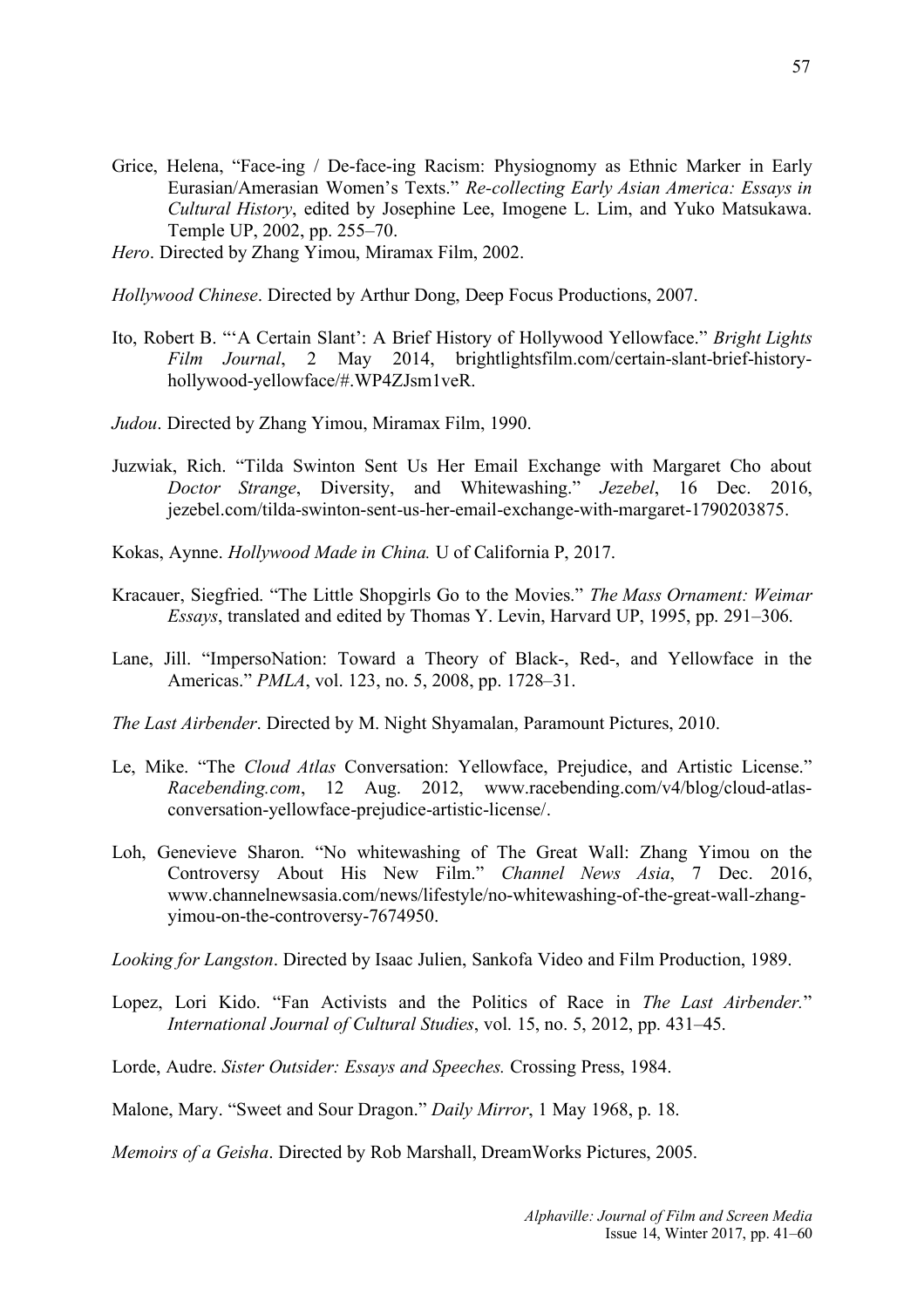- Meskimmon, Marsha. *Contemporary Art and the Cosmopolitan Imagination*. Routledge, 2011.
- Metzger, Sean. "Charles Parsloe's Chinese Fetish: An Example of Yellowface Performance in Nineteenth-Century American Melodrama." *Theatre Journal*, vol. 56, no. 4, 2004, pp. 627–51.
- ---. "Ice Queens, Rice Queens, and Intercultural Investments in Zhang Yimou's *Turandot.*" *Asian Theatre Journal*, vol. 20, no. 2, 2003, pp. 209–17.
- Molz, Jenni Germann. "Cosmopolitanism and Consumption." *The Ashgate Research Companion to Cosmopolitanism*, edited by Maria Rovisco and Magdalena Nowicka, Ashgate, 2011, pp. 33–52.
- Nava, Mica. "Cosmopolitan Modernity: Everyday Imaginaries and the Register of Difference." *Theory, Culture & Society*, vol. 19, no. 1–2, 2002, pp. 81–99.
- Nguyen, Kevin. "With The Great Wall, Hollywood Has Made Whitewashing China's Problem." *GQ*, 16 Feb. 2017, www.gq.com/story/the-great-wall-whitewashing.
- *The Orphan of Zhao*. Adapted for the stage by Gregory Doran. Royal Shakespeare Company, Stratford-upon-Avon, 2012–2013.
- Papastergiadis, Nikos. *Cosmopolitanism and Culture.* Polity Press, 2012.
- Parker, David. "Diaspora, Dissidence and the Dangers of Cosmopolitanism." *Asian Studies Review*, vol. 27, no. 2, 2003, pp. 155–79.
- Porter, David. "Chinoiseries and the Aesthetics of Illegitimacy." *Studies in Eighteenth-Century Culture*, vol. 28, 1999, pp. 27–54.
- Pulver, Andrew. "*Birth of the Dragon*: Makers of Film About Bruce Lee Respond to 'Yellowface' Row." *The Guardian*, 17 Oct. 2016, www.theguardian.com/film/2016/oct/17/bruce-lee-birth-of-the-dragon-film-culturalappropriation-row.
- Raftery, Brian. "Thanks to Twitter, *Ghost in the Shell* Never Stood a Ghost of a Chance." *Wired.com*, 3 Apr. 2017, www.wired.com/2017/04/thanks-twitter-ghost-shell-neverstood-ghost-chance/.
- *Raise the Red Lantern*. Directed by Zhang Yimou, Orion Classics, 1991.
- Rawnsley, Gary D., and Ming-Yeh T. Rawnsley, editors. *Global Chinese Cinema: The Culture and Politics of* Hero. Routledge, 2010.
- Schoene, Bertolt. *The Cosmopolitan Novel.* Edinburgh UP, 2009.
- Shaw-Williams, Hannah. "*Doctor Strange*'s Erasure of Tibet is a Political Statement." *Screen Rant*, 30 Apr. 2016. screenrant.com/doctor-strange-china-tibet-ancient-one/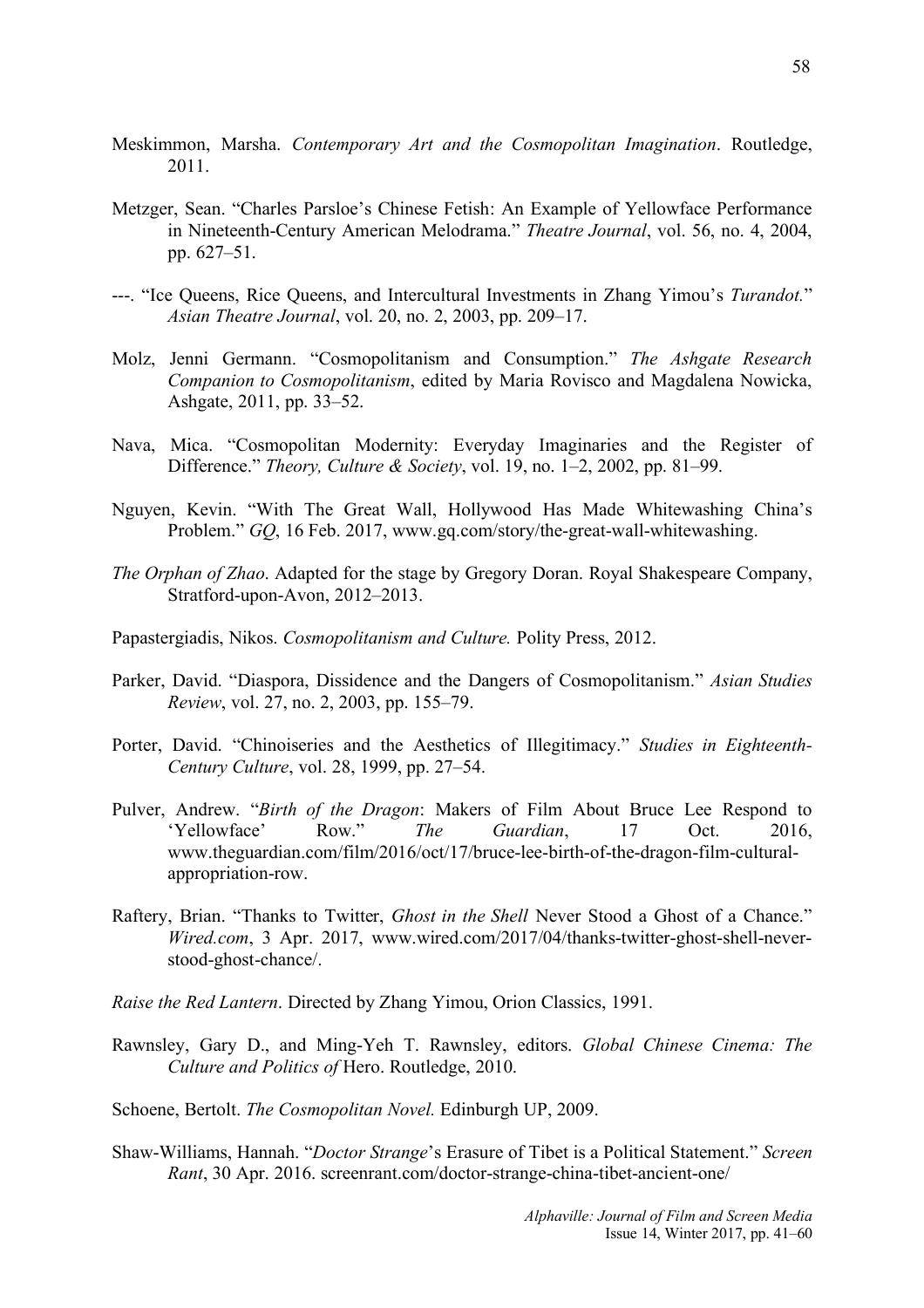- Smith, Kate. *Chinoiserie: Commerce and Critical Ornament in 18th Century Britain.* Manchester UP, 2014.
- Spencer, Robert. *Cosmopolitan Criticism and Postcolonial Literature*. Palgrave Macmillan, 2011.
- *Spirited Away*. Directed by Hayao Miyazaki, Toho, 2001.
- Stacey, Jackie. "Crossing Over with Tilda Swinton: The Mistress of 'Flat Affect'." *International Journal of Politics, Culture, and Society*, vol. 28, no. 3, 2015, pp. 243– 71.
- ---. "On Being Open to Difference: Cosmopolitanism and the Psychoanalysis of Groups." *Writing Otherwise: Experiments in Cultural Criticism*, edited by Jackie Stacey and Janet Wolff. Manchester UP, 2013, pp. 45–60.
- ---. "The Uneasy Cosmopolitans of *Code Unknown*." *Whose Cosmopolitanism?: Critical Perspectives, Relationalities and Discontents*, edited by Nina Glick Schiller and Andrew Irving, Berghahn, 2015, pp. 160–74.
- *Star Trek*. Created by Gene Roddenberry, NBC, 1966–69.
- Sun, Rebecca. "An Open Letter to Tilda Swinton About Her *Doctor Strange* Whitewashing Email to Margaret Cho." *The Hollywood Reporter*, 21 Dec. 2016, www.hollywoodreporter.com/heat-vision/doctor-strange-whitewashing-an-openletter-tilda-swinton-958212.
- *Ten Thousand Waves*. Directed by Isaac Julien, 2010.
- Thorpe, Ashley. "Casting Matters: Colour Trouble in the RSC's *The Orphan of Zhao*." *Contemporary Theatre Review*, vol. 24, no. 4, 2014, pp. 436–51.
- *Turandot*. Adapted for the stage by Zhang Yimou, 1998.
- *The Vengeance of Fu Manchu*. Directed by Jeremy Summers, Warner Bros. Company, 1967.
- Wang, Yiman. "The Art of Screen Passing: Anna May Wong's Yellow Yellowface Performance in the Art Deco Era." *Camera Obscura*, vol. 20, no. 3 60, 2005, pp. 158– 91.
- Wong, Julia Carrie. "Asian Americans Decry 'Whitewashed' Great Wall Film Starring Matt Damon." *The Guardian*, 30 July 2016, www.theguardian.com/film/2016/jul/29/thegreat-wall-china-film-matt-damon-whitewashed.
- Yang, Mina. "East Meets West in the Concert Hall: Asians and Classical Music in the Century of Imperialism, Post Colonialism, and Multiculturalism." *Asian Music*, vol. 38, no. 1, 2007, pp. 1–30.